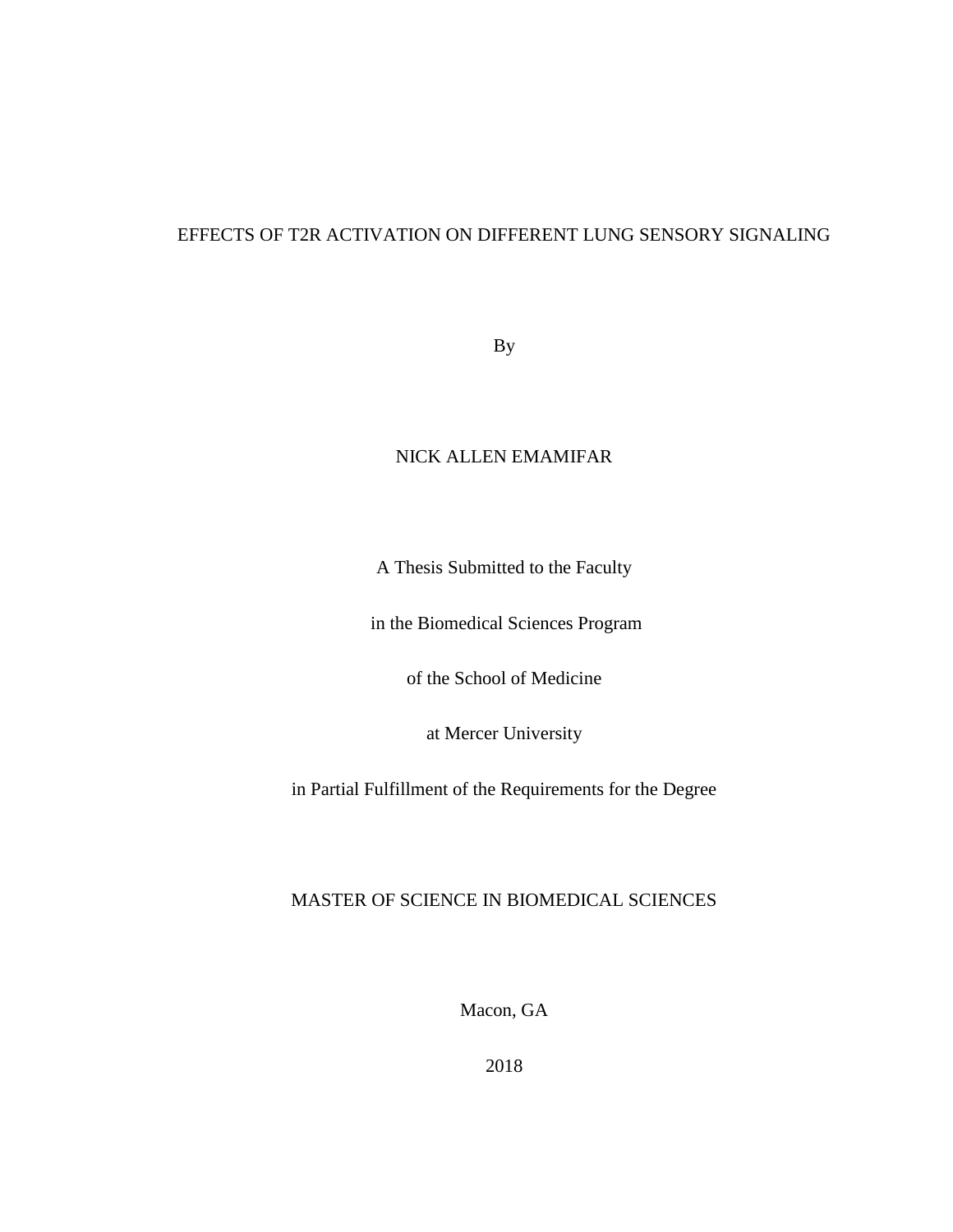## EFFECTS OF T2R ACTIVATION ON DIFFERENT LUNG SENSORY SIGNALING

By

## NICK ALLEN EMAMIFAR

Approved:

\_\_\_\_\_\_\_\_\_\_\_\_\_\_\_\_\_\_\_\_\_\_\_\_\_\_\_\_\_\_\_\_\_\_\_\_\_\_\_\_\_\_\_\_\_\_\_ Date \_\_\_\_\_\_\_\_\_\_\_\_\_\_\_\_\_\_\_\_

Qihai (David) Gu, M.D. Faculty Advisor for Thesis

 $\Box$  Date  $\Box$ 

Richard McCann, Ph.D. Thesis Committee Member

Date  $\Box$ 

Jean Sumner, MD Dean, Mercer University School of Medicine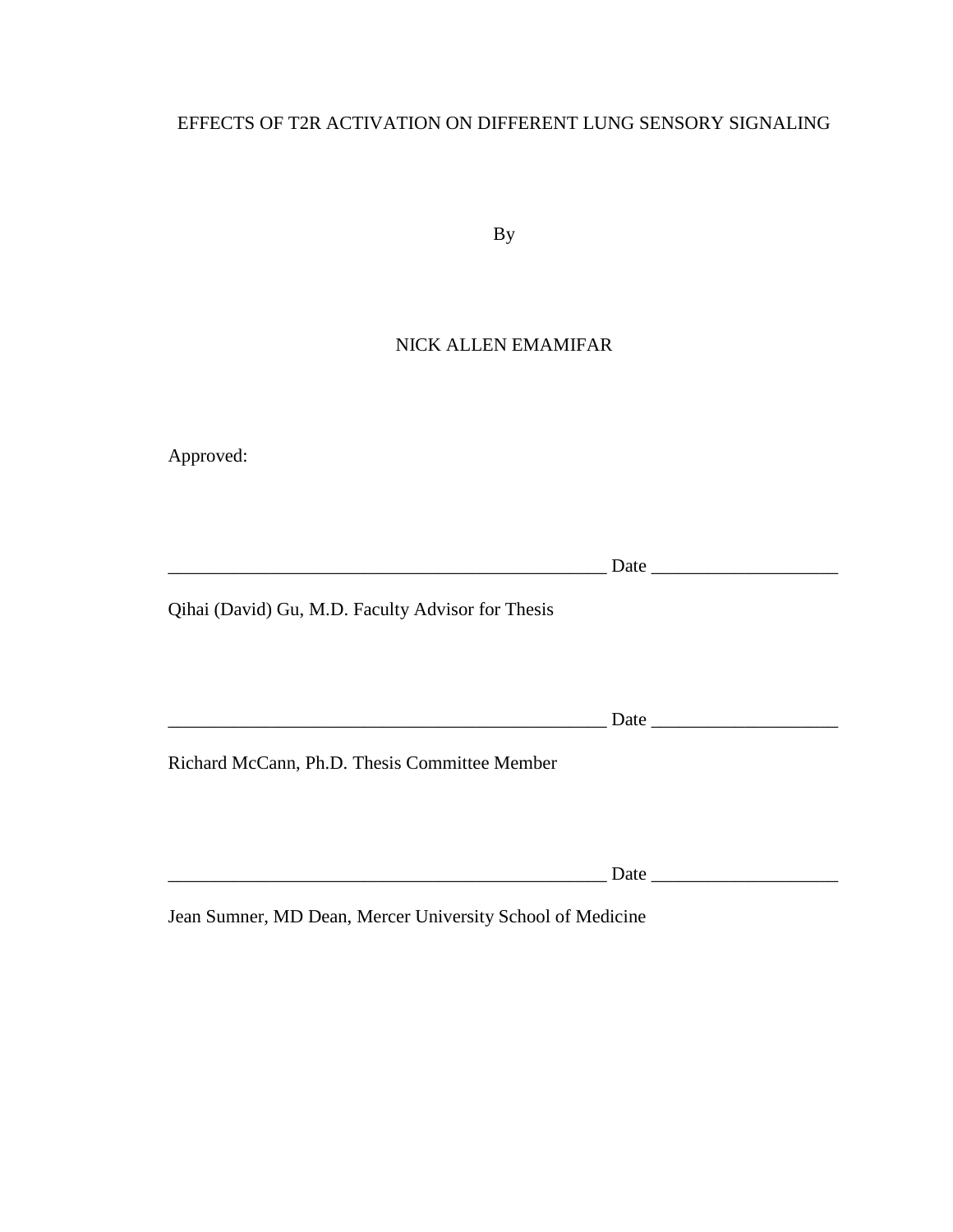# TABLE OF CONTENTS

| Page |
|------|
|      |
|      |
|      |
|      |
|      |
|      |
|      |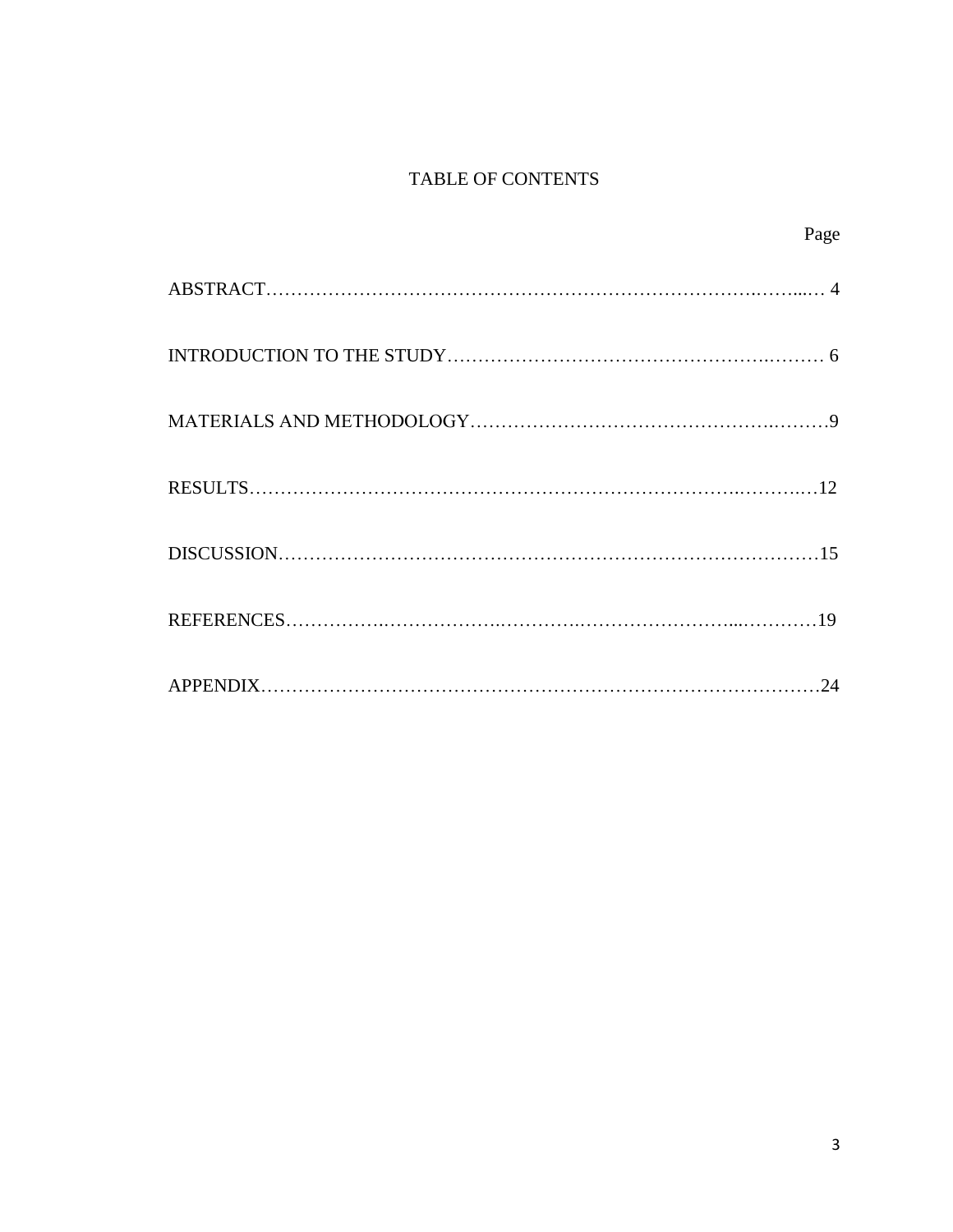# EFFECTS OF T2R ACTIVATION ON DIFFERENT LUNG SENSORY SIGNALING By NICK ALLEN EMAMIFAR Under the direction of DR. QIHAI (DAVID) GU

Pharmaceuticals are commonly bitter tasting and therefore may activate bitter taste receptors (T2Rs), which are canonically expressed in the taste buds of the tongue. An accumulation of recent evidence has suggested T2Rs carrying out a diverse set of nontasting functions that are critical to the maintenance of homeostasis in extraoral locations throughout the body which give rise to the possibility of new medications to target these receptors. Using whole-cell patch-clamp recordings, the present study aims to illustrate how the bitter tasting pharmaceuticals, through the activation of T2Rs, modulate the neuroplasticity and therefore the function of lung sensory neurons. Three different airway irritants were used to activate pulmonary sensory receptors: zinc, an agonist for TRPA1; low pH or acid, an activator for both acid-sensing ion channels (ASICs) and TRPV1; and ATP, an agonist for P2X purinoceptors. Our results show that pretreatment with T2Rs activator chloroquine (0.01, 0.1 and 1 mM, 90 s) concentration-dependently potentiates zinc (30  $\mu$ M, 3–16 s)-evoked TRPA1 currents and markedly inhibits ATP (0.3 or 1  $\mu$ M, 4−6 s)-evoked P2X currents, whereas affects acid (pH 5.5 and pH 6.5, 4−16 s)-evoked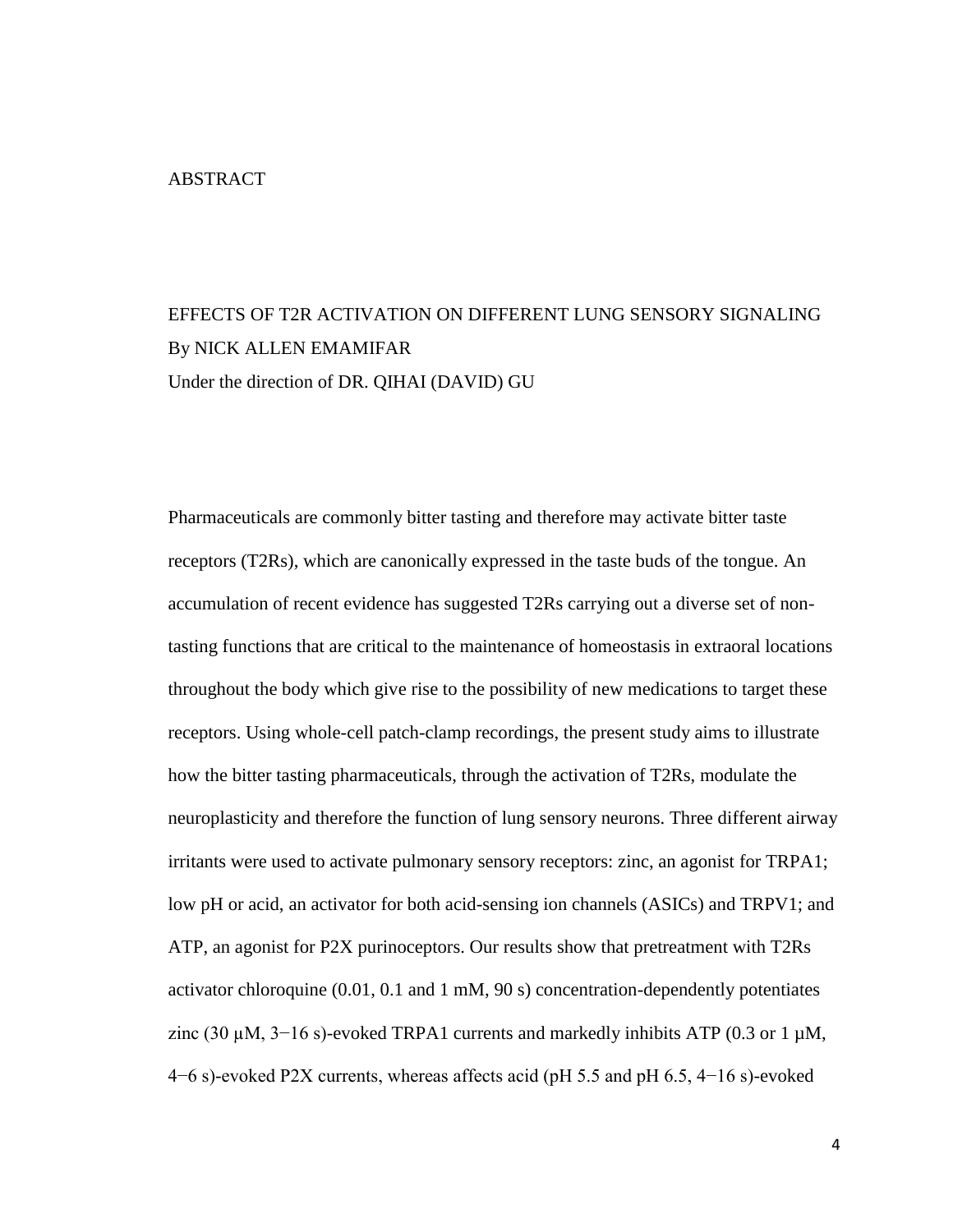inward currents differently: an inhibition for the slow inactivation ASIC-like current and a potentiation for the TRPV1-like current as well as the fast-inactivation ASIC current. Our results demonstrate that T2R activation in lung afferents has distinct modulatory effects on various ion channels that are sensitive to different airway irritants.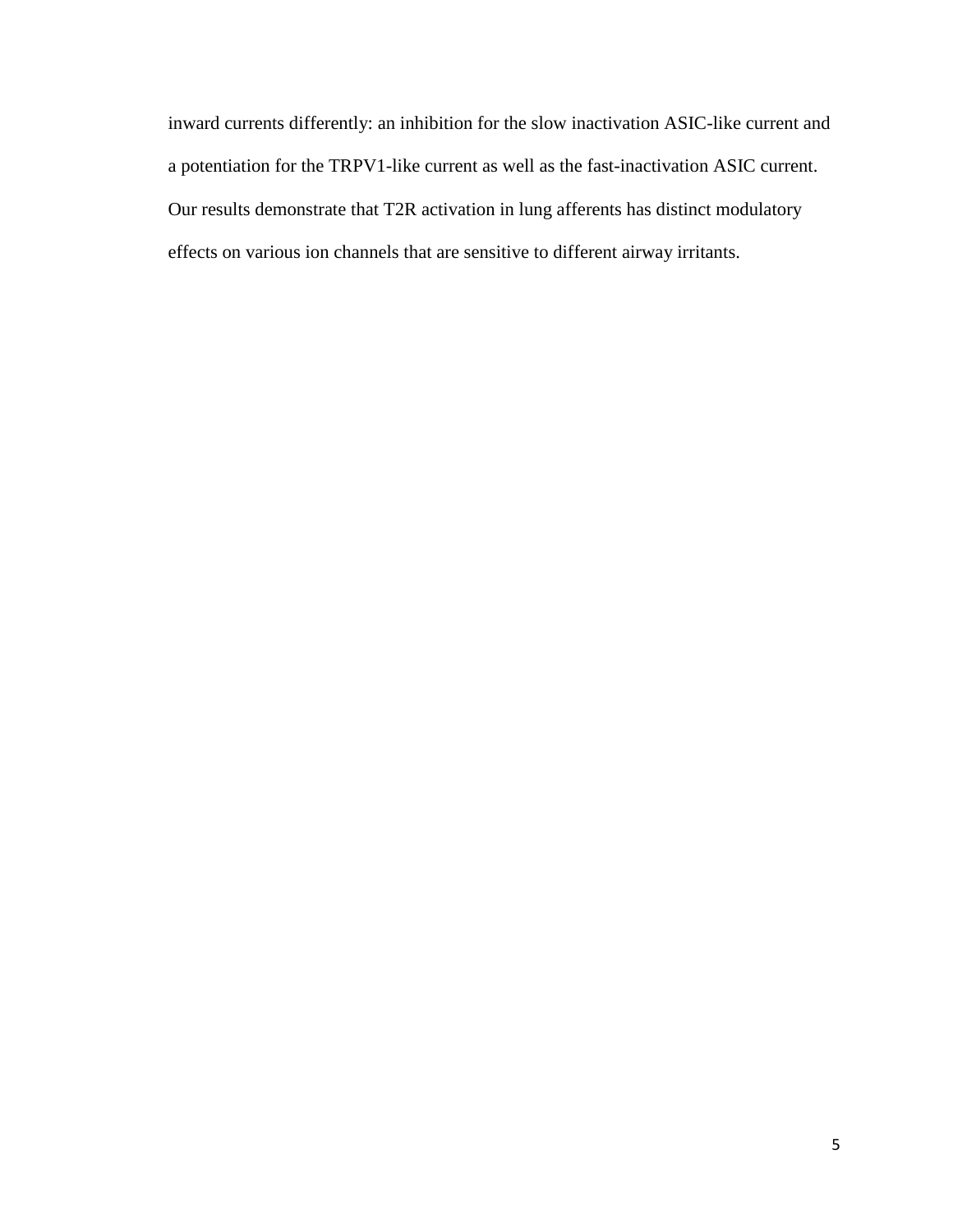### INTRODUCTION

Gustatory perception is one of the five traditional senses and allows mammals to distinguish between sweet, sour, bitter and salty tastes (Chandrashekar et al., 2000). Of these differing perceptions, bitter taste in particular has the notable role of being a key defense mechanism against the ingestion of harmful substances, as many naturally occurring toxins are bitter tasting (Clark et at., 2012; Garcia & Hankins, 1975). Bitter taste receptors or T2Rs belong to a superfamily of seven-transmembrane G-proteincoupled receptors and are responsible for the perception of bitter taste (Lu et al., 2017). T2Rs were first identified in the oral cavity, but there has been a recent accumulation of evidence to support that these receptors are widely expressed throughout the body in the digestive, genitourinary, immune and respiratory systems (Ueda et al., 2003). T2Rs have been shown to carry out different specialized biological functions in these diverse locations where they are expressed (Ueda et al., 2003).

In the respiratory tract specifically, T2Rs have been reported to have various different functions to maintain airway homeostasis including: regulation of ciliary beating, production of inflammatory mediators and smooth muscle growth and tone (Finger et al., 2003; Krasteva et al., 2011; R. J. Lee et al., 2014; Shah et al., 2009). T2Rs' role in maintenance of homeostasis suggests that T2Rs are a possible target for new medicines and treatment of human disorders (Lu et al., 2017). In addition, understanding T2Rs may also help us to understand the side effects of bitter tasting medications that are currently being used today (Lu et al., 2017). Numerous studies have investigated the role of at T2Rs in respiratory cells such as solitary chemosensory cells, ciliated respiratory epithelial cells, brush cells and airway smooth muscle, but the function of T2Rs in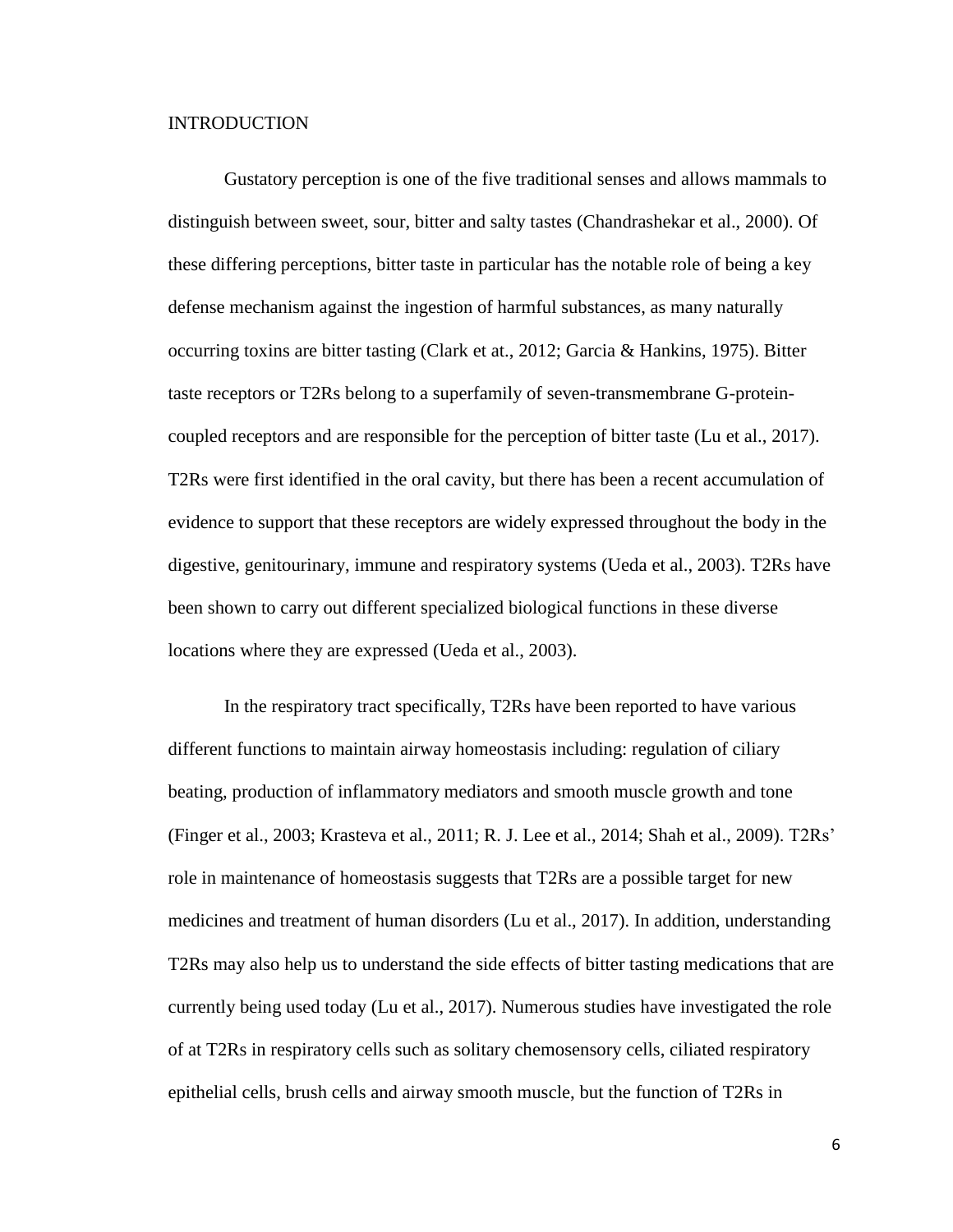pulmonary sensory neurons is still unknown (Shah et al., 2009; Sharma et al., 2015; Tizzano et al., 2010).

Vagal bronchopulmonary nerves are the primary communication pathway between the bronchopulmonary system and the central nervous system (Kollarik & Undem, 2004). Airway irritants that stimulate these airway afferents lead to a signal being transmitted to the central nervous system and integrated in the brainstem, which leads to various different airway reflexes such as reflex bronchoconstriction, cough, increased airway secretion and bronchial vasodilation (Kollarik & Undem, 2004). Nonmyelinated C fibers account for more than seventy-five percent of the fibers in the pulmonary branch of the vagus nerve (Ho et al., 2001). These nociceptors can respond to thermal, mechanical and chemical stimuli, and are widely known for the expression of transient receptor potential vanilloid receptor 1 (TRPV1) (Craig, 2003). TRPV1 is partially responsible for C fiber polymodality as it is activated not only by vanilloid molecules including capsaicin, but also by protons, heat, anandamide and certain lipooxygenase metabolites of arachidonic acid (Everaerts et al., 2011; Pingle et al., 2007). Vagal bronchopulmonary nerves and the TRPV1 channel expressed in the majority of these nociceptors are critical to maintaining airway homeostasis and the manifestation of symptoms of airway hypersensitivity (Roberts et al., 1986).

We have recently reported that activation of T2Rs in lung nociceptors significantly augments capsaicin-evoked TRPV1 responses (Gu et al., 2017). We aim to further understand how T2R activation modulates the neuroplasticity and therefore the function of lung sensory neurons. In this study, we employ in-vitro whole-cell patchclamping to investigate the integrated effects of T2R activation on various ion channels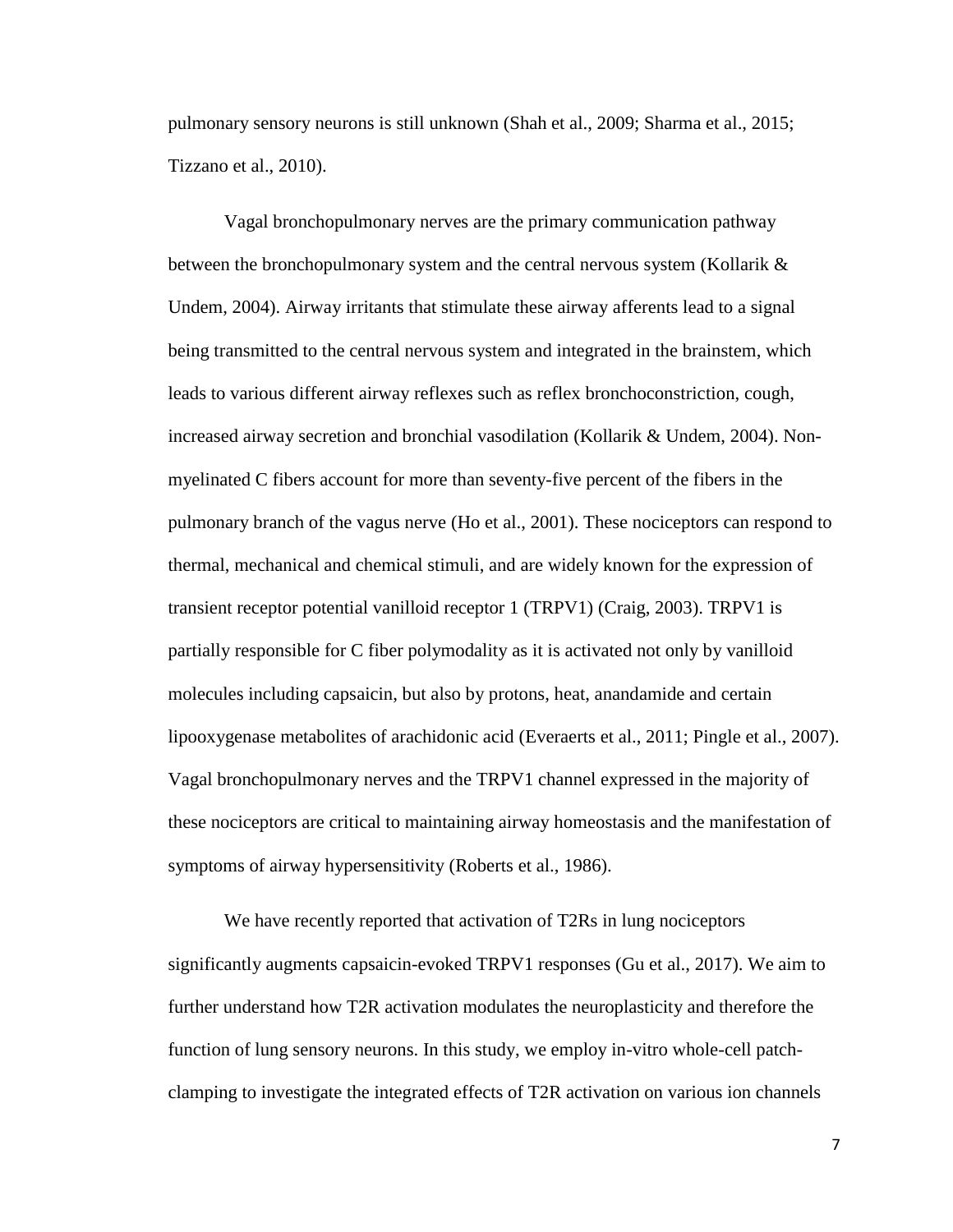that are sensitive to other airway irritants, including the transient receptor potential ankyrin 1 (TRPA1), acid-sensing ion channels (ASICs) and ATP-sensitive P2X receptors.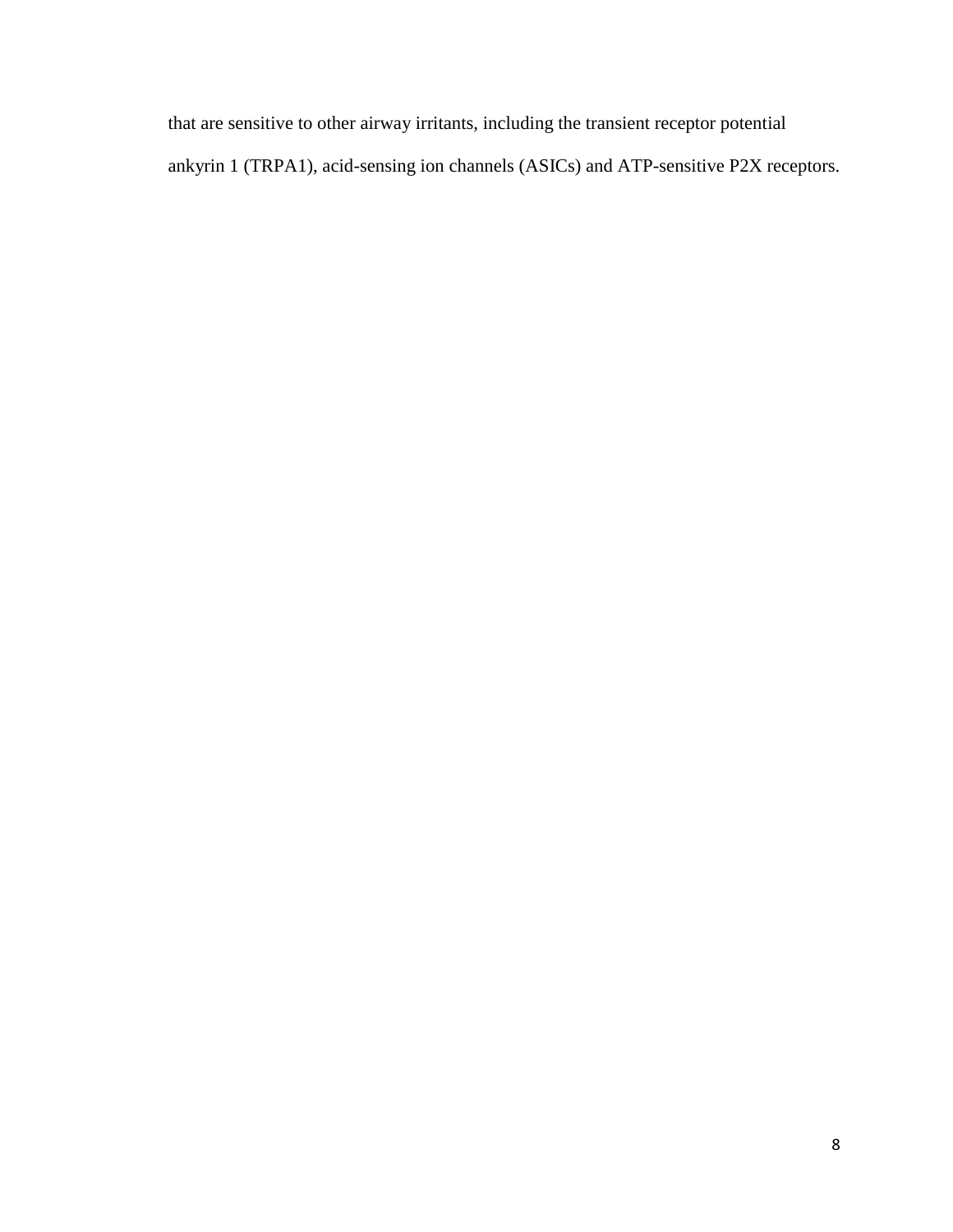### MATERIALS AND METHODS

The procedures described were performed in compliance with the Public Health Service Policy on Humane Care and Use of Laboratory Animals (Office of Laboratory Animal Welfare) and US Government Principles for the Utilization and Care of Vertebrate Animals Used in Testing, Research and Training. These procedures were also approved by the Mercer University Institutional Animal Care and Use Committee.

*Labeling of vagal bronchopulmonary neurons.* Vagal bronchopulmonary sensory neurons were identified by retrograde labelling with the use of fluorescent tracer 1,1′‐ dioctadecyl‐3,3,3′,3′‐tetramethylindocarbocyanine perchlorate (DiI). Young Sprague-Dawley rats (80−120 g) were anesthetized via a nose-cone connected to a vaporizing machine with a continuous inhalation of isoflurane (Smiths Medical, Dublin, OH, USA). A small mid-line incision was made on the ventral neck skin to expose the trachea, and DiI (0.2 mg/ml, 50 μl in volume) was instilled into the lungs via a 30-gauge needle inserted into the lumen of the trachea. The skin incision was then closed, and animals were kept undisturbed for 7–10 days until being euthanized and used for the cell culture.

*Isolation and culture of nodose and jugular ganglion neurons.* After being sufficiently anesthetized by isoflurane inhalation, rats were decapitated, and the head was immediately placed in ice-cold Dulbecco's modified Eagle's medium (DMEM)/F12 solution. The nodose and jugular ganglia were extracted and isolated under a dissecting microscope. Each ganglion was desheathed and cut into smaller pieces before being digested with 0.08% type IV collagenase for 60 min in an incubator. The suspension was centrifuged, and the supernatant was aspirated resulting in a cell pellet. The cell pellet was then resuspended and further digested in 0.05% trypsin for 1 min. The suspension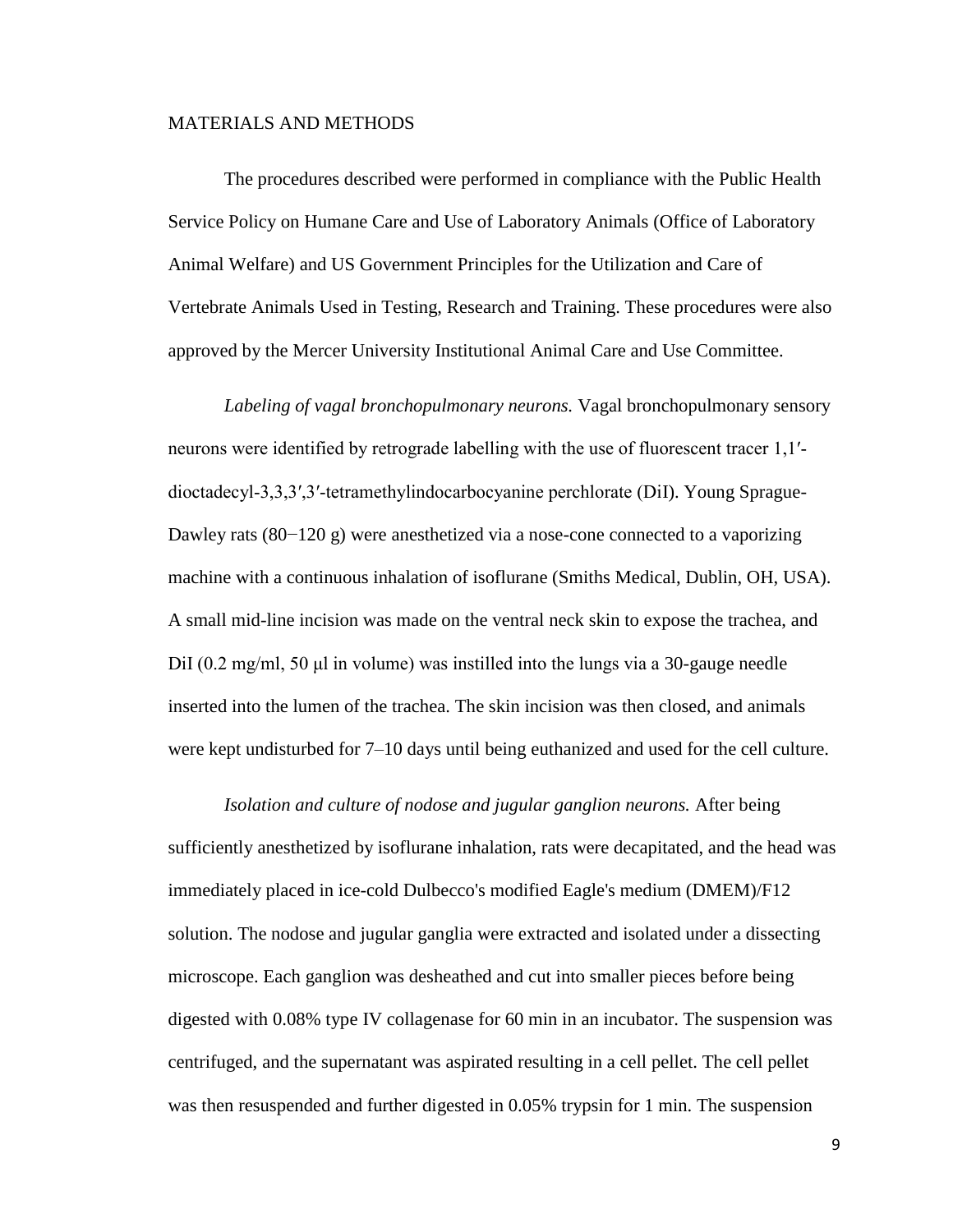was again centrifuged, and the supernatant was aspirated. The cell pellet was resuspended in a modified DMEM/F12 solution [supplemented with  $10\%$  (v/v) heat-inactivated fetal bovine serum, 100 units/ml penicillin, 100 μg/ml streptomycin and 100 μM minimum essential media non-essential amino acids] and gently triturated with a small-bore firepolished Pasteur pipette. The isolated cells were plated onto poly-l-lysine-coated glass coverslips and incubated overnight (5% CO2 in air at 37°C).

*Whole-cell perforated patch-clamp recordings.* Cultured cells were placed in a recording chamber with a steady flow of standard extracellular solution (ECS) containing (mM): 136 NaCl, 5.4 KCl, 1.8 CaCl2, 1 MgCl2, 0.33 NaH2PO4, 10 glucose and 10 HEPES; pH adjusted to 7.4 with NaOH. For solutions of pH 5.5, MES was used instead of HEPES for more reliable pH buffering. The intracellular solution (ICS) used in the micropipette contained (mM): 92 potassium gluconate, 40 KCl, 8 NaCl, 1 CaCl2, 0.5 MgCl2, 10 EGTA and 10 HEPES; pH adjusted to 7.2 with NaOH. Bronchopulmonary C fiber neurons were selected for by analyzing each cell for specific traits including: fluorescence intensity in UV indicating labelling by DiI, cell diameter <35 μm and response to  $0.75 \mu$ M capsaicin. The resting membrane potential was held at -70 mV after micropipette-cell seal is achieved. The chemical stimulants were applied with a pressuredriven drug-delivery system (VC<sup>3</sup>8; ALA Scientific Instruments, Westbury, NY, USA). All whole-cell perforated (50 μg/ml gramicidin) patch-clamp recordings were obtained using Axopatch 200B, Digidata 1440A and pCLAMP 10 software. Data from nodose and jugular ganglion neurons were pooled for group analysis since no difference was found between responses of the neurons obtained from these two ganglia.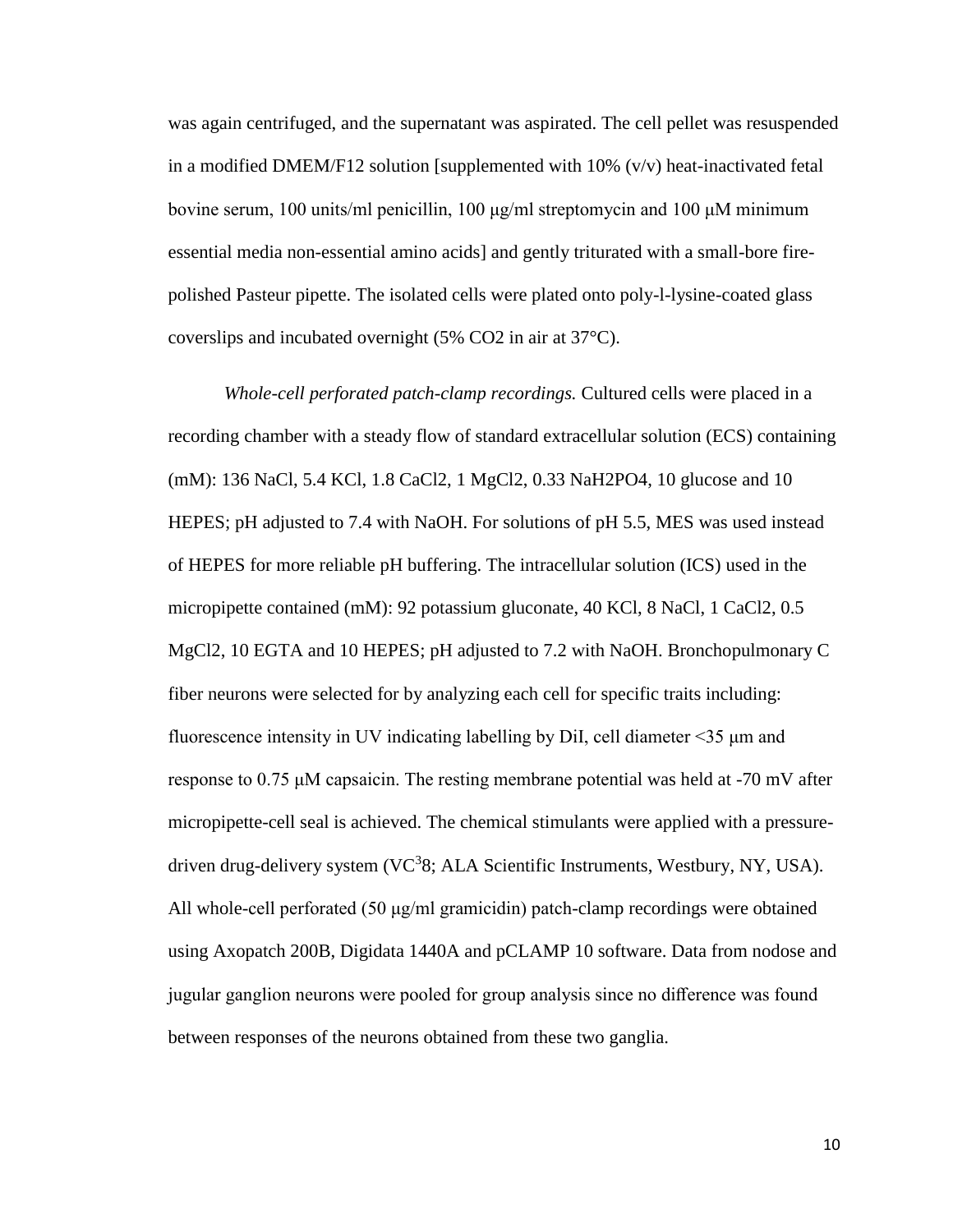*Chemicals.* All chemicals were purchased from Sigma-Aldrich (St Louis, MO, USA). A stock solution of capsaicin 1 mM was prepared in 1% Tween 80, 1% ethanol and 98% saline. The stock solution of ZnCl2 (1 M) was prepared in distilled water. Solutions of chemical agents at desired concentrations were prepared daily with ECS before experiments.

*Statistical analysis.* Data was analyzed with a one-way repeated-measure ANOVA. When the ANOVA showed a significant interaction, pairwise comparisons were made with Fisher's least significant difference post hoc analysis. A value of  $P \leq$ 0.05 was considered to be significant. Data are reported as means  $\pm$  SEM.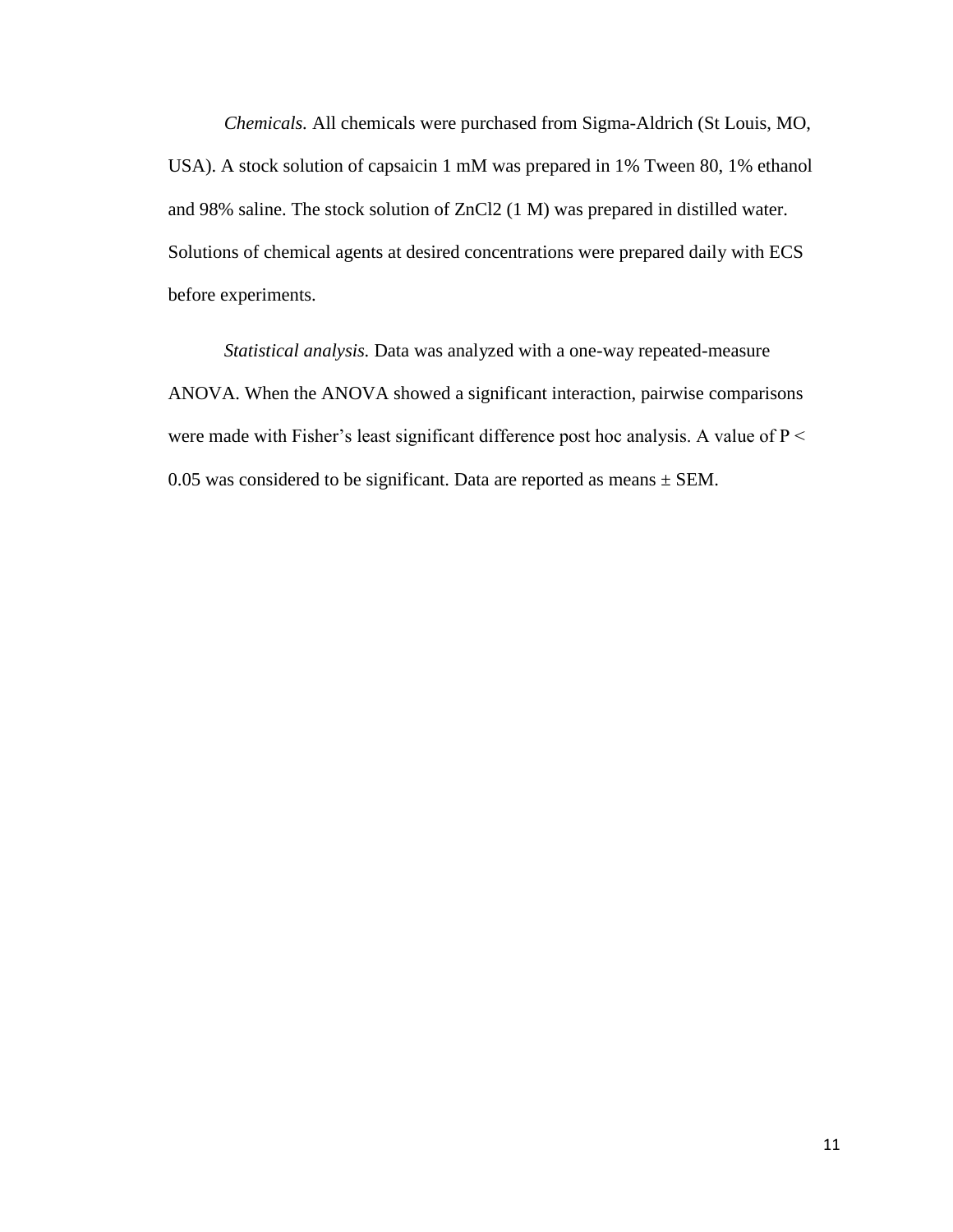#### RESULTS

*T2R agonist chloroquine activated a subpopulation of pulmonary sensory neurons.* Incubation with 1, 10, 100 and 1000 µM chloroquine for 90 s evoked inward currents in 13.3%, 41.9%, 51.6% and 68.1% of neurons, with an average amplitude of 3.5  $\pm$  2.4, 10.2  $\pm$  3.3, 23.1  $\pm$  5.2 and 66.3  $\pm$  14.1 pA, respectively (n = 20–64).

*Activation of T2Rs with chloroquine potentiated capsaicin-evoked TRPV1 currents in pulmonary nociceptors.* Transient application of capsaicin (0.3 or 1 µM, 2−10 s) evoked a whole-cell inward current in 71.2% (47 out of 66) pulmonary sensory neurons which are known to be TRPV1 expressing nociceptors (Lee & Gu, 2009). Pretreatment with chloroquine for 90 s concentration-dependently potentiated capsaicinevoked TRPV1 currents in all capsaicin-sensitive neurons tested (Fig. 1). The amplitude of capsaicin currents was significantly increased from 346.6  $\pm$  46.5 at control to 518.9  $\pm$ 90.4,  $727.4 \pm 129.0$  and  $1282.3 \pm 274.2$  pA (n = 13, P < 0.05) after 90 s pretreatment with 10, 100 and 1000 µM chloroquine, respectively. The enhanced capsaicin current returned towards control level when tested again after 10 min wash.

*Pretreatment with chloroquine also enhanced ZnCl2-evoked TRPA1 currents.* As reported recently from our lab, application of heavy metal zinc evokes an inward current in a subset of capsaicin-sensitive pulmonary sensory neurons that is mediated through the activation of TRPA1 channels, as evidenced by its inhibition by AP18, a specific TRPA1 antagonist (Gu & Lin 2010 ; Vysotskaya et al. 2014). As shown in Fig. 2, pretreatment with chloroquine concentration-dependently enhanced the inward currents evoked by ZnCl2 application in pulmonary sensory neurons. ZnCl2 (30 µM, 3−16 s)-evoked TRPA1 currents were increased to  $151.0 \pm 10.3$  %,  $208.8 \pm 14.4$  % and  $318.7 \pm 43.9$  % (n =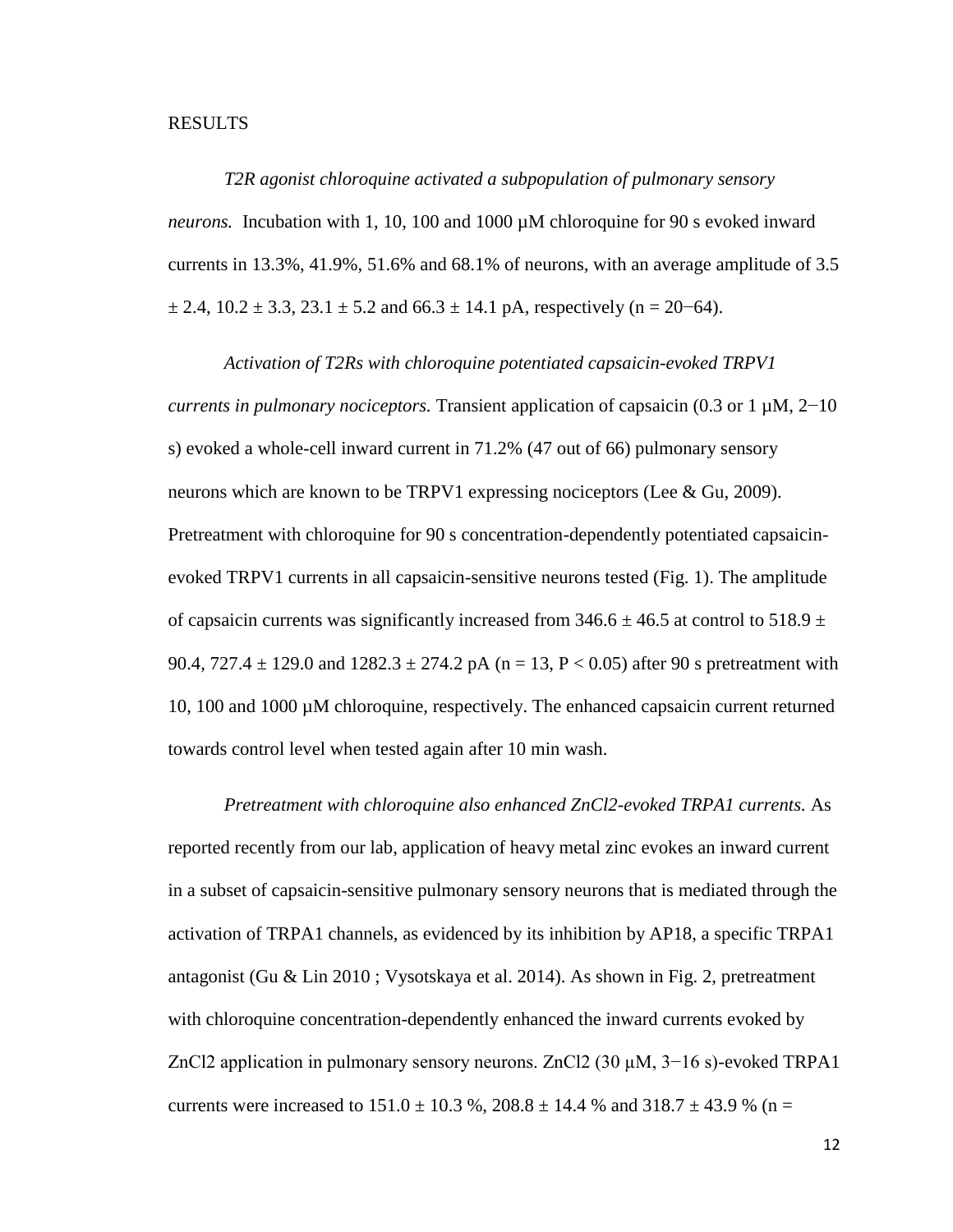10−18, P < 0.05) of their control responses after 90-s pretreatment with 0.01, 0.1 and 1 mM chloroquine, respectively. The sensitizing effect on ZnCl2 current was reversible within 10 min wash after the termination of chloroquine treatment.

*Pretreatment with chloroquine inhibited ATP-evoked inward currents.* ATP is known to induce an inward current via the activation of P2X channels in peripheral neurons including pulmonary sensory neurons (Taylor-Clark & Undem, 2006 ). Unlike the sensitizing effect on capsaicin-evoked TRPV1 and zinc-evoked TRPA1 currents, pretreatment of 1 mM chloroquine for 90 s significantly inhibited the ATP  $(1 \mu M, 4 \text{ s})$ induced P2X current to  $52.6 \pm 9.7$  % of its control amplitude (n = 11, P < 0.05). The ATP-evoked current was also reduced after pretreatment with lower concentrations of chloroquine  $(0.01 \text{ and } 0.1 \text{ mM}, 90 \text{ s})$ , but the reduction was not significant when compared with its corresponding control ( $n = 5$  and 10,  $P > 0.05$ ) (Fig. 3).

*Effects of chloroquine pretreatment on acid-induced ASIC- and TRPV1-like currents in pulmonary sensory neurons.* Local tissue acidosis can occur in various physiological and pathophysiological states, including inflammation, infection, ischemia, cancer, tissue injury and metabolic stress (Gu & Lee, 2010). Acid is known to directly activate two groups of ion channels in pulmonary sensory neurons: ASICs and TRPV1 (Gu & Lee, 2006 ). A pH drop from 7.4 to 6.5 was used to evoke an ASIC-like current and a low pH of 5.5 was used to elicit a TRPV1-like current; specific antagonists for ASICs and TRPV1 were not employed in this study. Interestingly, our data showed that pretreatment with T2Rs activator chloroquine (0.01, 0.1 and 1 mM, 90 s) affected acidevoked inward currents differently. It inhibited pH 6.5-evoked slow inactivation ASIC-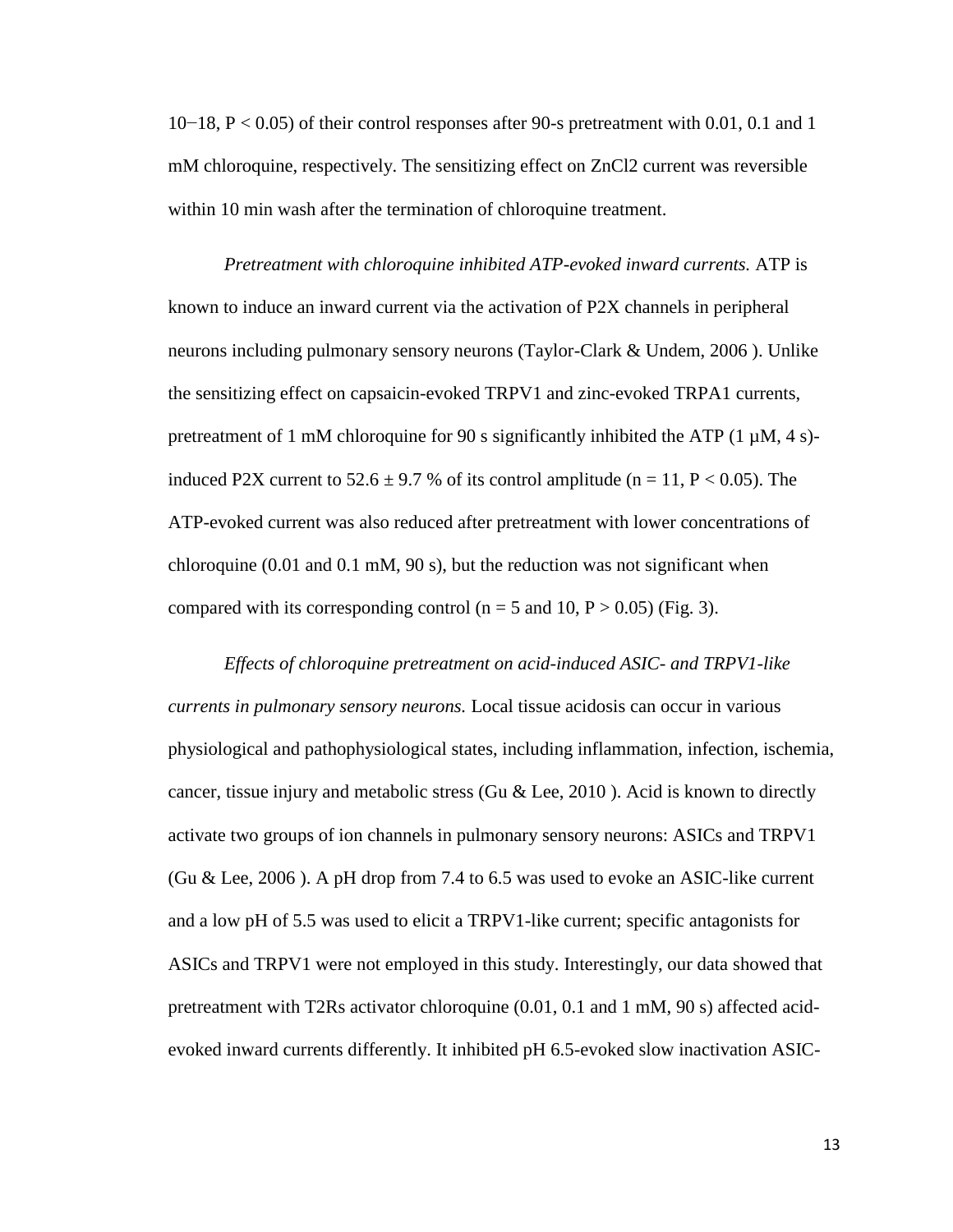like current (Fig. 4), whereas potentiated pH 5.5-evoked TRPV1-like current (Fig. 5) as well as the fast-inactivation ASIC current (Fig. 6).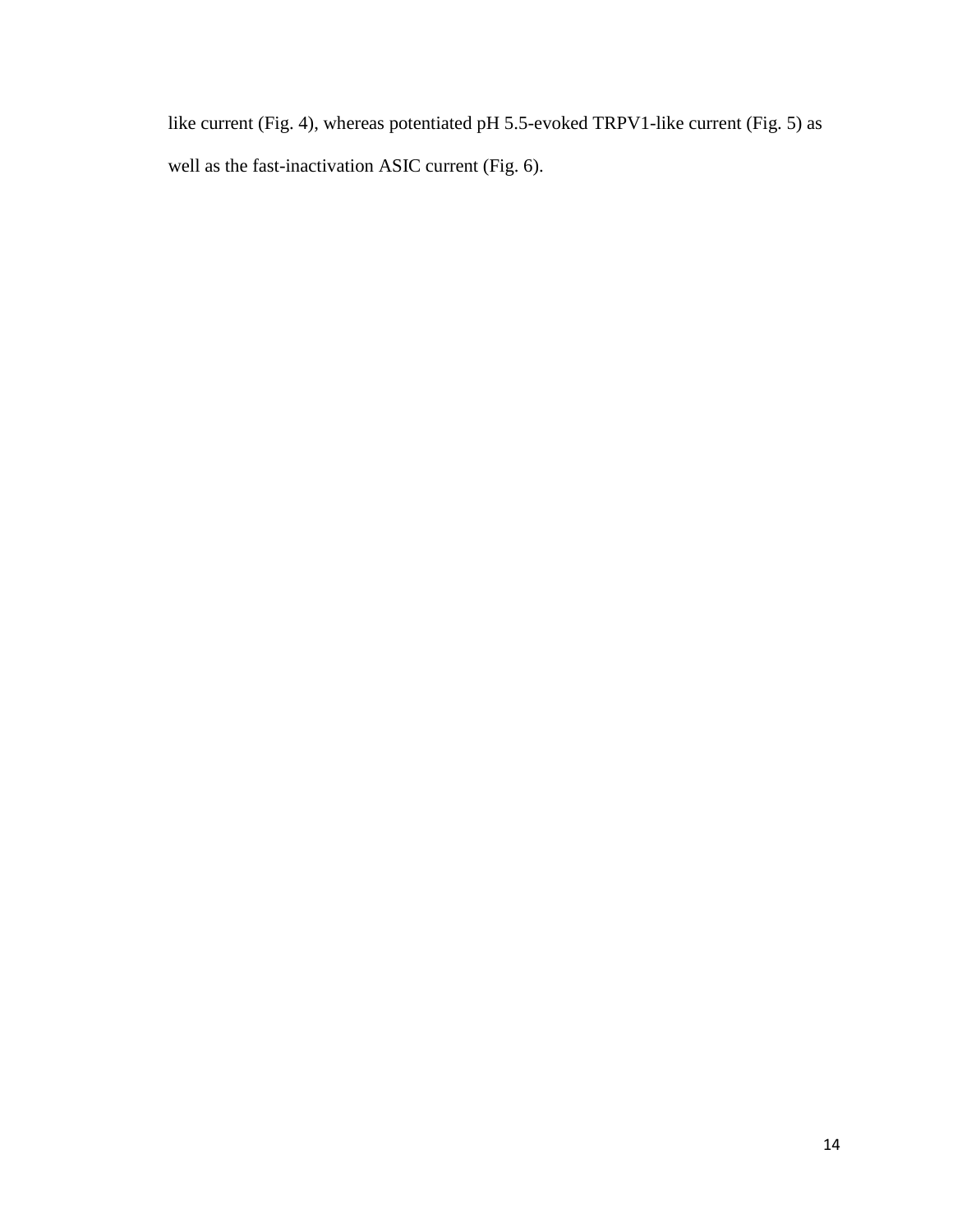### **DISCUSSION**

The expression and function of extraoral T2Rs has been an emerging area of interest with the majority of recent studies focusing on T2Rs' role in innate immunity in the respiratory system (Chandrashekar et al., 2000). The evidence thus far has shown T2R-mediated signaling greatly contributes to the innate immunity in the epithelia of the organs that are connected to the external environment (Lu et al., 2017). In the mouse nasal cavity, activation of T2Rs in solitary chemosensory cells stimulated trigeminal fibers resulting in the initiation of a neurogenic inflammation response to block bacterial invasion (Tizzano et al., 2010). In human sinonasal epithelia, activation of T2Rs in solitary chemosensory cells resulted in increases of calcium ions in surrounding gap junctions causing secretions of antimicrobial peptides and β-defensin (R. J. Lee et al., 2014). A function for the brush cells located in the respiratory system has not yet been attributed with certainty, but there is evidence to suggest that they act as immune surveillance against air pollutants and infectious agents (Reid et al., 2005). In the mouse trachea, activation of brush cells expressing T2Rs lead to regulation of respiratory rates (Finger et al., 2003; Krasteva et al., 2011). Furthermore, ciliated human epithelial airway cells express multiple T2R subtypes with activation leading to concentration-dependent increases in intracellular calcium ion concentration (Shah et al., 2009). The increases in calcium ion concentration resulted in increases in ciliary beat frequency aiding the elimination of noxious substances from the airway (Shah et al., 2009). The activation of T2Rs in airway smooth muscles cells by bitter tastants also followed a concentrationdependent response resulting in relaxing of precontracted airway muscle (Deshpande et al., 2010).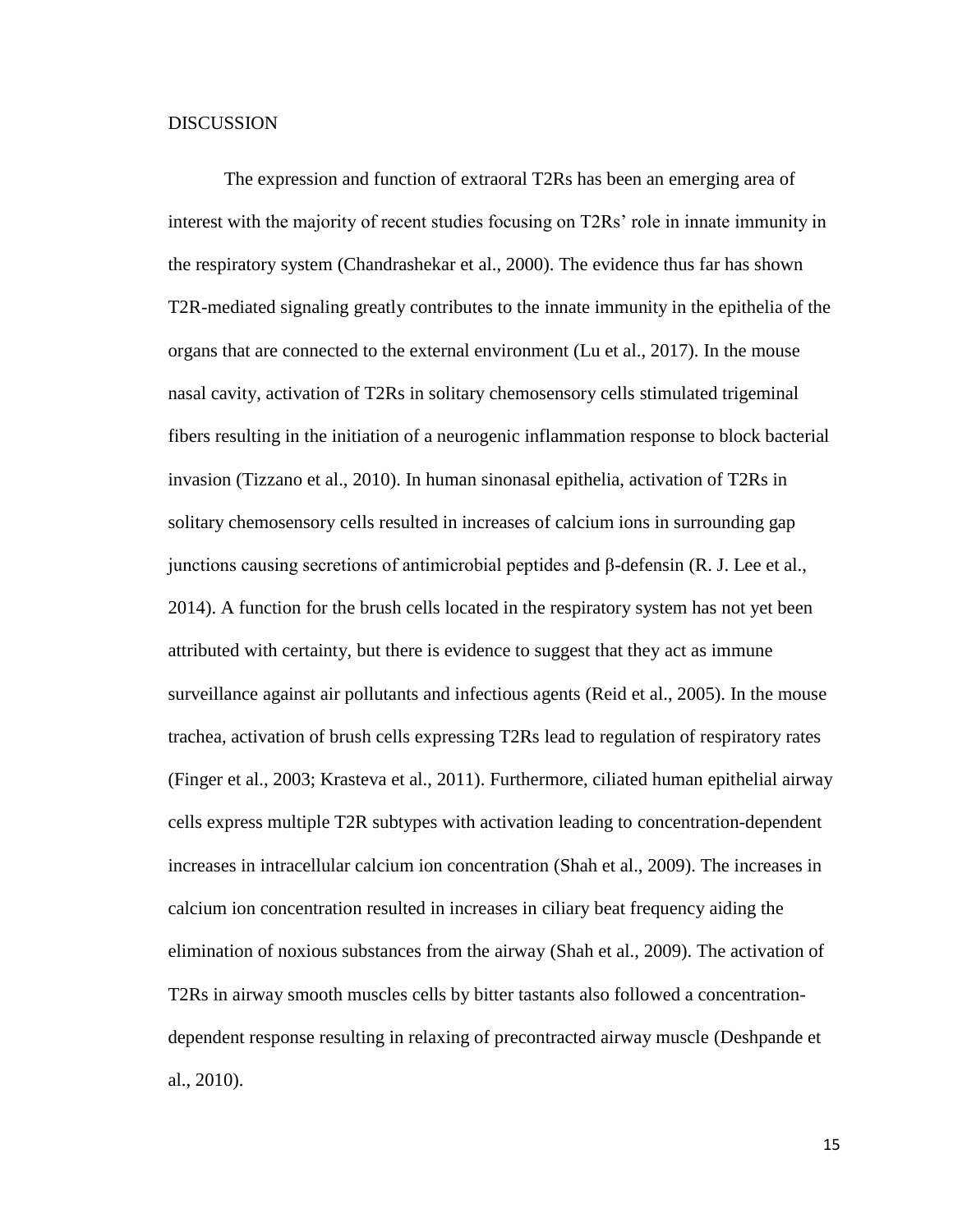There are approximately thirty different T2R receptor subtypes that have been found in humans and over a hundred natural and synthetic bitter tasting compounds which have been shown to activate T2Rs (Andres-Barquin & Conte, 2004). The known agonists of T2Rs activate multiple subtypes, and selective agonists and antagonists for specific T2R subtypes are not yet available (Jaggupilli, Howard, Upadhyaya, Bhullar,  $\&$ Chelikani, 2016). With the use of patch-clamp recordings, we tested the effects of three commonly used T2R agonists with the same concentration and condition on the capsaicin-evoked TRPV1 current (Gu et al., 2017). All three of the agonists significantly potentiated the capsaicin-evoked current with chloroquine being the most potent followed by diphenitol and lastly denatonium. We were unable to determine the T2R receptor subtypes that were primarily involved due to the lack of specific T2R subtype antagonists, however the potentiation of capsaicin-evoked currents is likely mediated through T2Rs and not a non-specific toxic effect because: chloroquine has a clear concentration-dependent effect on the capsaicin-evoked current; the effects of the structurally dissimilar compounds chloroquine, diphenitol, and denatonium had similar effects; and the potentiation in the patch-clamp recording returned to control levels after cessation of chloroquine treatment.

TRPV1 is a non-selective cation channel known for its role as a molecular integrator of inflammatory mediators (Szallasi et al., 2007). The TRPV1 channel responds to multiple physiological and environmental stimuli such as capsaicin, temperature, protons and lipoxygenase metabolites, and has been shown to be sensitized by a wide range of agents (Everaerts et al., 2011). The activation of TRPV1-expressing bronchopulmonary neurons leads to numerous different airway reflex responses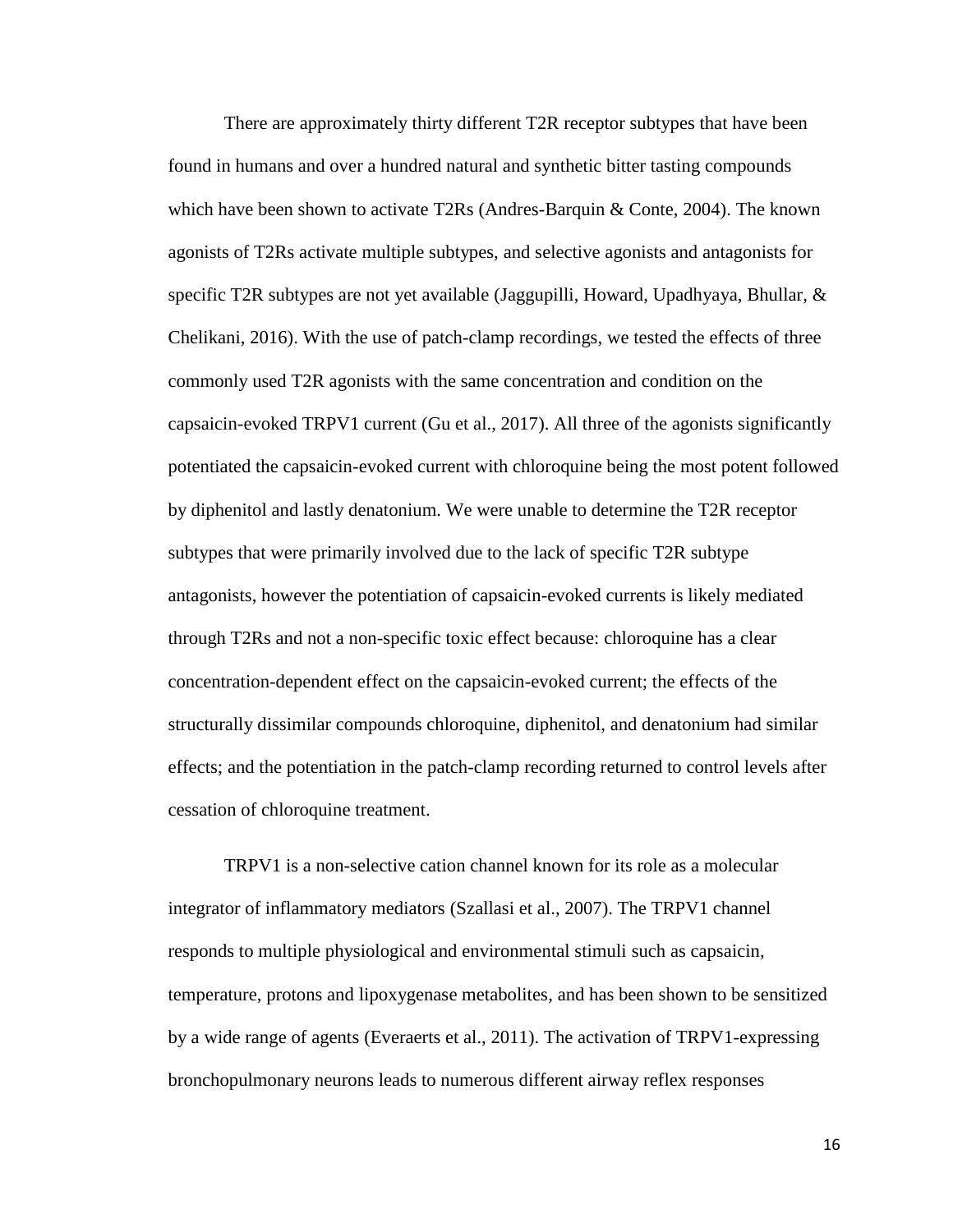including: reflex bronchoconstriction, mucus hyper secretion, airway irritation, and the urge to cough  $(L.-Y.$  Lee & Gu, 2009). TRPA1 is yet another member of the TRP channel family that has attracted attention for its potential role in nociception and neurogenic inflammation. Similar to the TRPV1 channel, TRPA1 responds to a multitude of different ligands, some of which are: isocyanates, oxidants, ROS mediators, heavy metals, anesthetics and tobacco smoke (Bautista et al., 2006). Together with TRPV1, the capsaicin receptor, TRPA1 may contribute to chemical hypersensitivity, chronic cough, and airway inflammation in asthma, COPD and reactive airway dysfunction syndrome (Bessac & Jordt, 2008). In this study, our results show that T2R activation after chloroquine pretreatment concentration-dependently augment both capsaicin-evoked TRPV1 currents and ZnCl2-evoked TRPA1 currents. We have also studied the effects of T2R activation on channels present in vagal bronchopulmonary neurons that respond to extracellular protons and ATP. The release of ATP from airway epithelial cells during inflammatory process is considered to play an important role in the pathophysiology of asthma and chronic obstructive pulmonary disease, and the pH of deaerated exhaled airway vapor condensate is over two log orders lower in patients with acute asthma (Hunt et al., 2000; Oguma et al., 2007). Activation of T2Rs with chloroquine had an inhibitory effect on the P2X purinoreceptors and the acid sensing ion channels at pH 6.5, which respond to extracellular ATP and extracellular hydrogen respectively. However, pH 5.5 evoked TRPV1-like currents and fast-inactivation ASIC-like currents were both concentration dependently enhanced by the chloroquine pretreatment.

It is known that many clinical drugs have bitter taste, and these "bitter pills" suffer from low patient compliance due to aversion to their taste (Levit et al. 2014). In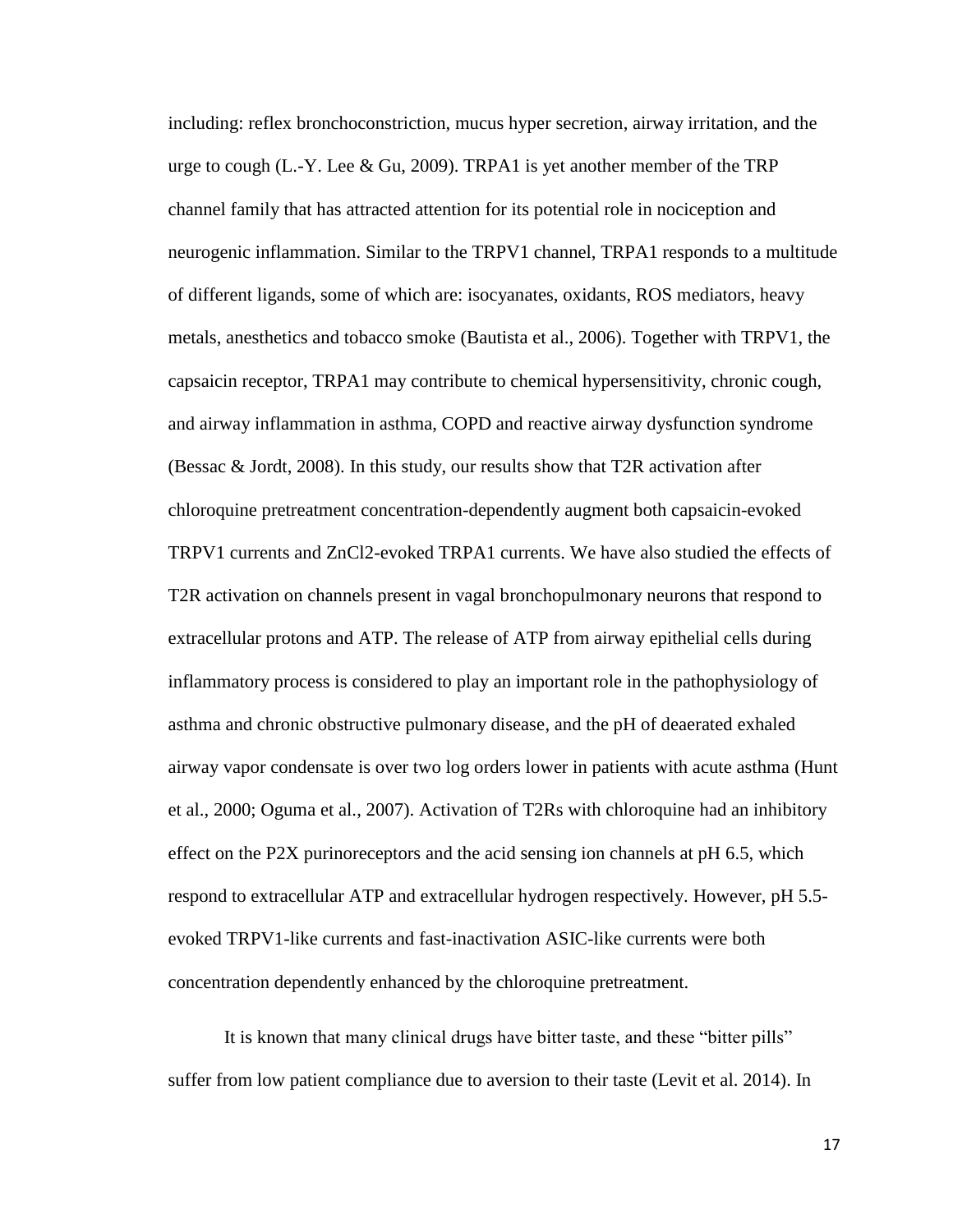addition, many bitter-tasting medications have other off-target side effects including those affecting respiratory system. For example, antiarrhythmic drug propafenone is known to cause dyspnea, wheezing, or bronchoconstriction, and these side effects have not exclusively been reported in patients with preexisting reactive airways disease (Hill et al. 1986 ; Olm et al. 1989). The physiological significance of our findings in this study is not yet clear. However, it is plausible to assume that many off-target respiratory effects of bitter tasting drugs could be resulted at least partly from activation of T2Rs in pulmonary sensory neurons and the subsequent cardiopulmonary reflexes.

In summary, our study demonstrates that T2R activation in lung afferents has distinct modulatory effects on various ion channels that are sensitive to different airway irritants. Our results provide direct support on the cellular and molecular level for the previous findings by Zervakis et al. (2000) that when tested in humans, bitter tasting drugs can increase the perceived intensity of some tastants while decreasing others, presumably the reason for the taste distortion and dysgeusia induced by some bitter pills. In future studies, we intend to identify which T2R subtypes that the bitter tasting drugs activate in the airway sensory neurons and investigate the transduction pathways underlying the distinct regulatory effects of T2Rs activation on different airway sensory receptors. Since activation of T2Rs appears to generate a local neurogenic inflammation in the lungs and airways, they could serve as potential targets for new drugs to treat airway diseases such as asthma.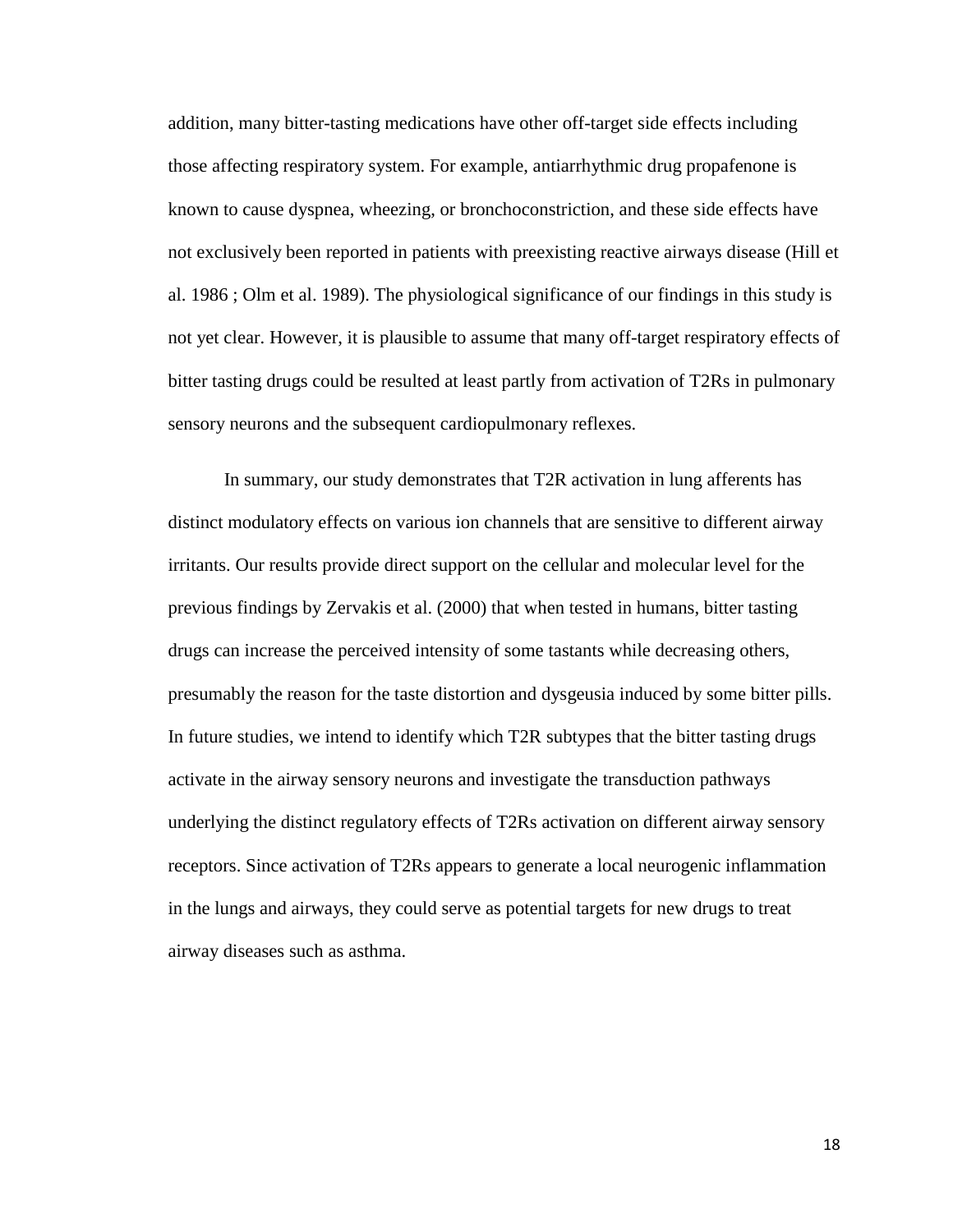### REFERENCES

- 1. Andres-Barquin, P. J., & Conte, C. (2004). Molecular basis of bitter taste. *Cell Biochemistry and Biophysics*, *41*(1), 99–112. [https://doi.org/10.1385/CBB:41:1:099.](https://doi.org/10.1385/CBB:41:1:099)
- 2. Bautista, D. M., Jordt, S.-E., Nikai, T., Tsuruda, P. R., Read, A. J., Poblete, J., … Julius, D. (2006). TRPA1 Mediates the Inflammatory Actions of Environmental Irritants and Proalgesic Agents. *Cell*, *124*(6), 1269–1282. [https://doi.org/10.1016/j.cell.2006.02.023.](https://doi.org/10.1016/j.cell.2006.02.023)
- 3. Bessac, B. F., & Jordt, S.-E. (2008). Breathtaking TRP Channels: TRPA1 and TRPV1 in Airway Chemosensation and Reflex Control. *Physiology*, *23*(6), 360– 370. [https://doi.org/10.1152/physiol.00026.2008.](https://doi.org/10.1152/physiol.00026.2008)
- 4. Carr Michael J., & Undem Bradley J. (2003). Bronchopulmonary afferent nerves. *Respirology*, *8*(3), 291–301. [https://doi.org/10.1046/j.1440-1843.2003.00473.x.](https://doi.org/10.1046/j.1440-1843.2003.00473.x)
- 5. Chandrashekar, J., Mueller, K. L., Hoon, M. A., Adler, E., Feng, L., Guo, W., … Ryba, N. J. P. (2000). T2Rs Function as Bitter Taste Receptors. *Cell*, *100*(6), 703–711. [https://doi.org/10.1016/S0092-8674\(00\)80706-0.](https://doi.org/10.1016/S0092-8674(00)80706-0)
- 6. Clark, A. A., Liggett, S. B., & Munger, S. D. (2012). Extraoral bitter taste receptors as mediators of off-target drug effects. *The FASEB Journal*, *26*(12), 4827–4831. [https://doi.org/10.1096/fj.12-215087.](https://doi.org/10.1096/fj.12-215087)
- 7. Craig, A. D. (2003). Interoception: the sense of the physiological condition of the body. *Current Opinion in Neurobiology*, *13*(4), 500–505. [https://doi.org/10.1016/S0959-4388\(03\)00090-4.](https://doi.org/10.1016/S0959-4388(03)00090-4)
- 8. Deshpande, D. A., Wang, W. C. H., McIlmoyle, E. L., Robinett, K. S., Schillinger, R. M., An, S. S., … Liggett, S. B. (2010). Bitter taste receptors on airway smooth muscle bronchodilate by a localized calcium flux and reverse obstruction. *Nature Medicine*, *16*(11), 1299–1304. [https://doi.org/10.1038/nm.2237.](https://doi.org/10.1038/nm.2237)
- 9. Everaerts, W., Gees, M., Alpizar, Y. A., Farre, R., Leten, C., Apetrei, A., … Talavera, K. (2011). The Capsaicin Receptor TRPV1 Is a Crucial Mediator of the Noxious Effects of Mustard Oil. *Current Biology*, *21*(4), 316–321. [https://doi.org/10.1016/j.cub.2011.01.031.](https://doi.org/10.1016/j.cub.2011.01.031)
- 10. Finger, T. E., Böttger, B., Hansen, A., Anderson, K. T., Alimohammadi, H., & Silver, W. L. (2003). Solitary chemoreceptor cells in the nasal cavity serve as sentinels of respiration. *Proceedings of the National Academy of Sciences of the*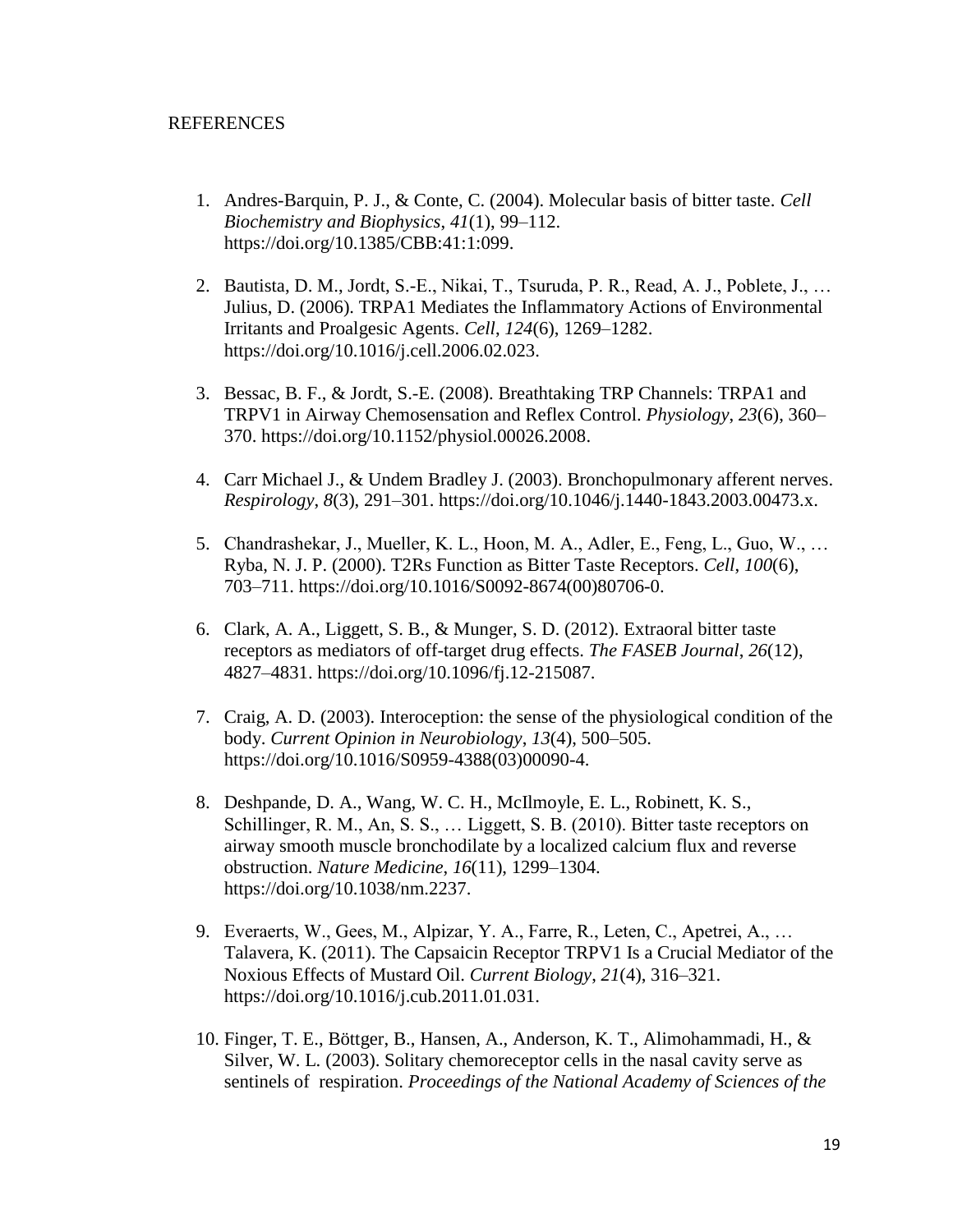*United States of America*, *100*(15), 8981–8986. [https://doi.org/10.1073/pnas.1531172100.](https://doi.org/10.1073/pnas.1531172100)

- 11. Garcia, J., & Hankins, W. (1975). The Evolution of Bitter and the Acquisition of Toxiphobia. In *Olfaction and Taste: 5th Symposium* (pp. 39–45). Academic Press. [https://doi.org/10.1016/B978-0-12-209750-8.50014-7.](https://doi.org/10.1016/B978-0-12-209750-8.50014-7)
- 12. Gu, Q., & Lee, L.-Y. (2006). Characterization of acid signaling in rat vagal pulmonary sensory neurons. *American Journal of Physiology-Lung Cellular and Molecular Physiology*, *291*(1), L58–L65. [https://doi.org/10.1152/ajplung.00517.2005.](https://doi.org/10.1152/ajplung.00517.2005)
- 13. Gu, Q., & Lee, L.-Y. (2010). Acid-Sensing Ion Channels and Pain. *Pharmaceuticals*, *3*(5), 1411–1425. [https://doi.org/10.3390/ph3051411.](https://doi.org/10.3390/ph3051411)
- 14. Gu, Q. D., Joe, D. S., & Gilbert, C. A. (2017). Activation of bitter taste receptors in pulmonary nociceptors sensitizes TRPV1 channels through the PLC and PKC signaling pathway. *American Journal of Physiology-Lung Cellular and Molecular Physiology,* 312(3): L326–L333. https://www.physiology.org/doi/abs/10.1152/ajplung.00468.2016.
- 15. Gu, Q., Lin, R. L. (2010). Heavy metals zinc, cadmium, and copper stimulate pulmonary sensory neurons via direct activation of TRPA1. *Journal of Applied Physiology,* 108(4): 891–897. [https://www.physiology.org/doi/full/10.1152/japplphysiol.01371.2009.](https://www.physiology.org/doi/full/10.1152/japplphysiol.01371.2009)
- 16. Hill, M. R., Gotz, V. P., Harman, E., McLeod, I., & Hendeles, L. (1986). Evaluation of the Asthmogenicity of Propafenone, a New Antiarrhythmic Drug: Comparison of Spirometry with Methacholine Challenge. *CHEST*, *90*(5), 698– 702. [https://doi.org/10.1378/chest.90.5.698.](https://doi.org/10.1378/chest.90.5.698)
- 17. Ho, C.-Y., Gu, Q., Lin, Y. S., & Lee, L.-Y. (2001). Sensitivity of vagal afferent endings to chemical irritants in the rat lung. *Respiration Physiology*, *127*(2), 113– 124. [https://doi.org/10.1016/S0034-5687\(01\)00241-9.](https://doi.org/10.1016/S0034-5687(01)00241-9)
- 18. Hunt, J. F., Fang, K., Malik, R., Snyder, A., Malhotra, N., Platts-Mills, T. a. E., & Gaston, B. (2000). Endogenous Airway Acidification. *American Journal of Respiratory and Critical Care Medicine*, *161*(3), 694–699. <https://doi.org/10.1164/ajrccm.161.3.9911005>
- 19. Jaggupilli, A., Howard, R., Upadhyaya, J. D., Bhullar, R. P., & Chelikani, P. (2016). Bitter taste receptors: Novel insights into the biochemistry and pharmacology. *The International Journal of Biochemistry & Cell Biology*, *77*, 184–196. [https://doi.org/10.1016/j.biocel.2016.03.005.](https://doi.org/10.1016/j.biocel.2016.03.005)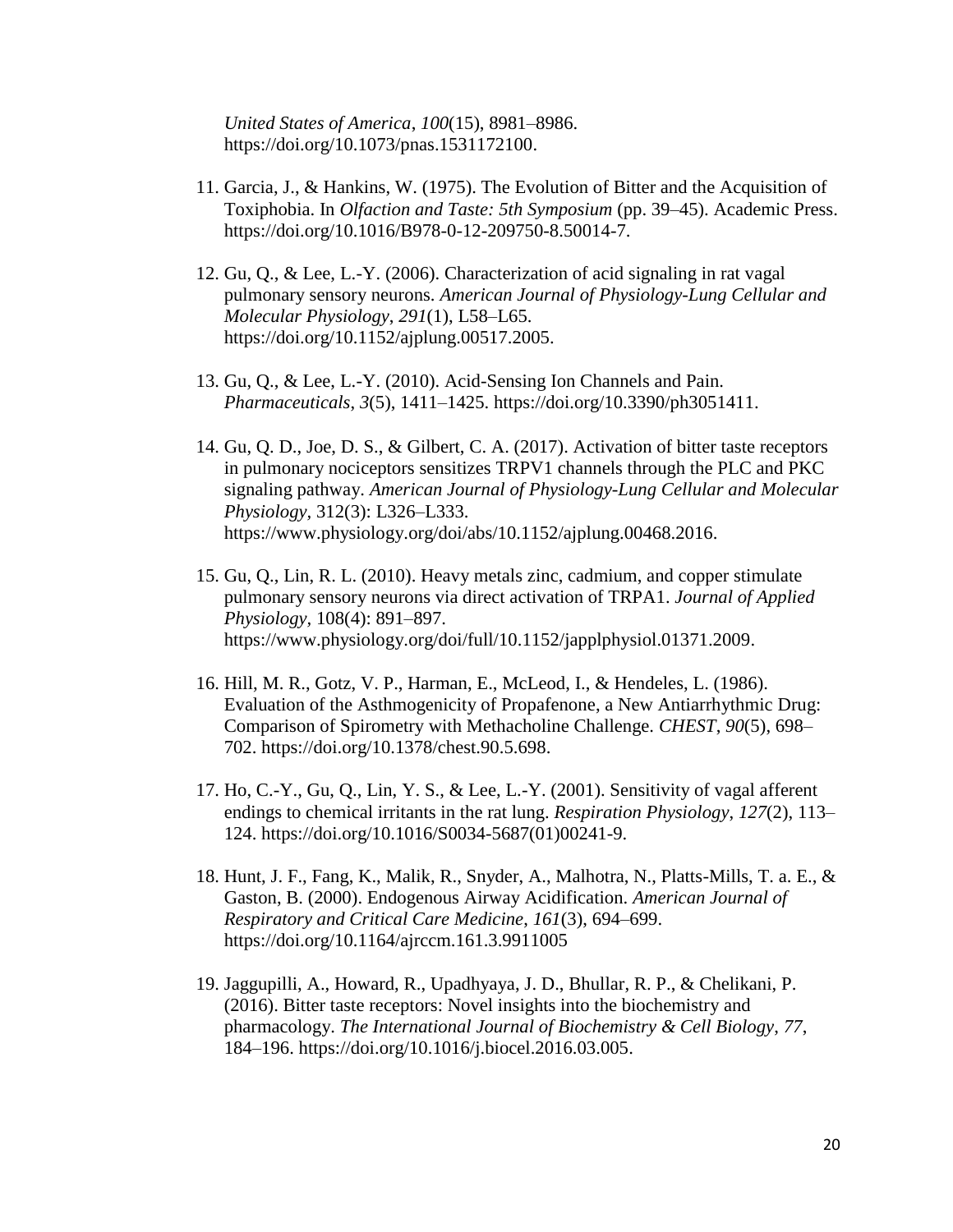- 20. Kollarik, M., & Undem, B. J. (2004). Activation of bronchopulmonary vagal afferent nerves with bradykinin, acid and vanilloid receptor agonists in wild-type and TRPV1−/− mice. *The Journal of Physiology*, *555*(Pt 1), 115–123. [https://doi.org/10.1113/jphysiol.2003.054890.](https://doi.org/10.1113/jphysiol.2003.054890)
- 21. Krasteva, G., Canning, B. J., Hartmann, P., Veres, T. Z., Papadakis, T., Mühlfeld, C., … Kummer, W. (2011). Cholinergic chemosensory cells in the trachea regulate breathing. *Proceedings of the National Academy of Sciences*, *108*(23), 9478–9483. [https://doi.org/10.1073/pnas.1019418108.](https://doi.org/10.1073/pnas.1019418108)
- 22. Lee, L.-Y., & Gu, Q. (2009). Role of TRPV1 in inflammation-induced airway hypersensitivity. *Current Opinion in Pharmacology*, *9*(3), 243–249. [https://doi.org/10.1016/j.coph.2009.02.002.](https://doi.org/10.1016/j.coph.2009.02.002)
- 23. Lee, R. J., & Cohen, N. A. (2014). Bitter and sweet taste receptors in the respiratory epithelium in health and disease. *Journal of Molecular Medicine (Berlin, Germany)*, *92*(12), 1235–1244. [https://doi.org/10.1007/s00109-014-1222-](https://doi.org/10.1007/s00109-014-1222-6) [6.](https://doi.org/10.1007/s00109-014-1222-6)
- 24. Lee, R. J., Kofonow, J. M., Rosen, P. L., Siebert, A. P., Chen, B., Doghramji, L., … Cohen, N. A. (2014). Bitter and sweet taste receptors regulate human upper respiratory innate immunity. *The Journal of Clinical Investigation*, *124*(3), 1393– 1405. [https://doi.org/10.1172/JCI72094.](https://doi.org/10.1172/JCI72094)
- 25. Levit, A., Nowak, S., Peters, M., Wiener, A., Meyerhof, W., Behrens, M., & Niv, M. Y. (2013). The bitter pill: clinical drugs that activate the human bitter taste receptor TAS2R14. *The FASEB Journal*, *28*(3), 1181–1197. [https://doi.org/10.1096/fj.13-242594.](https://doi.org/10.1096/fj.13-242594)
- 26. Lu, P., Zhang, C.-H., Lifshitz, L. M., & ZhuGe, R. (2017). Extraoral bitter taste receptors in health and disease. *The Journal of General Physiology*, *149*(2), 181– 197. [https://doi.org/10.1085/jgp.201611637.](https://doi.org/10.1085/jgp.201611637)
- 27. Mukhopadhyay, I., Gomes, P., Aranake, S., Shetty, M., Karnik, P., Damle, M., … Khairatkar-Joshi, N. (2011). Expression of functional TRPA1 receptor on human lung fibroblast and epithelial cells. *Journal of Receptors and Signal Transduction*, *31*(5), 350–358. [https://doi.org/10.3109/10799893.2011.602413.](https://doi.org/10.3109/10799893.2011.602413)
- 28. Oguma, T., Ito, S., Kondo, M., Makino, Y., Shimokata, K., Honjo, H., … Kume, H. (2007). Roles of P2X receptors and Ca2+ sensitization in extracellular adenosine triphosphate-induced hyperresponsiveness in airway smooth muscle. *Clinical & Experimental Allergy*, *37*(6), 893–900. [https://doi.org/10.1111/j.1365-](https://doi.org/10.1111/j.1365-2222.2007.02719.x) [2222.2007.02719.x.](https://doi.org/10.1111/j.1365-2222.2007.02719.x)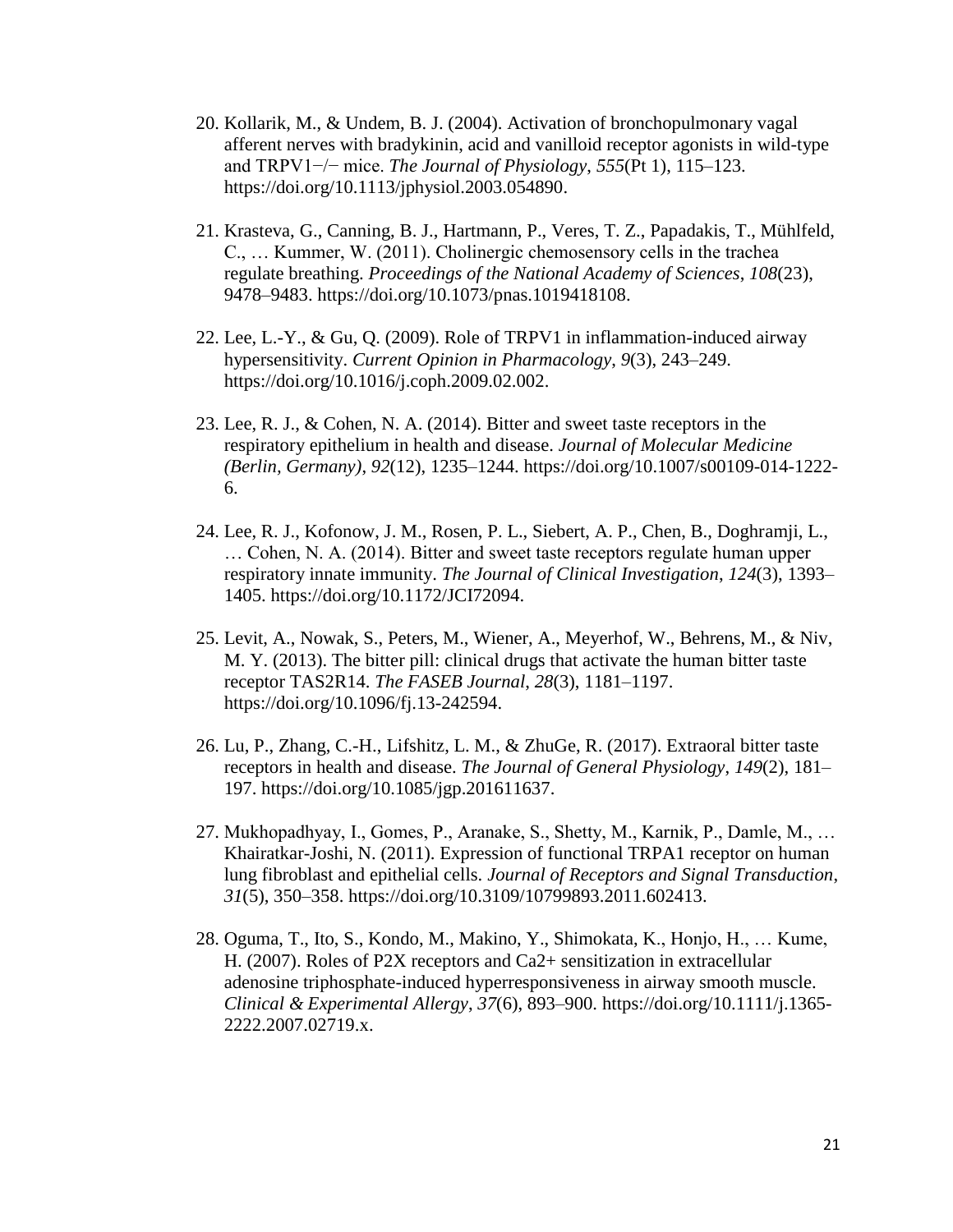- 29. Olm, M., Munne, P., & Jimenez, M. J. (1989). Severe Reactive Airways Disease Induced by Propafenone. *CHEST*, *95*(6), 1366–1367. [https://doi.org/10.1378/chest.95.6.1366b.](https://doi.org/10.1378/chest.95.6.1366b)
- 30. Pingle, S. C., Matta, J. A., & Ahern, G. P. (2007). Capsaicin Receptor: TRPV1 A Promiscuous TRP Channel. In *Transient Receptor Potential (TRP) Channels* (pp. 155–171). Springer, Berlin, Heidelberg. [https://doi.org/10.1007/978-3-540-34891-](https://doi.org/10.1007/978-3-540-34891-7_9) [7\\_9.](https://doi.org/10.1007/978-3-540-34891-7_9)
- 31. Reid, L., Meyrick, B., Antony, V. B., Chang, L.-Y., Crapo, J. D., & Reynolds, H. Y. (2005). The Mysterious Pulmonary Brush Cell. *American Journal of Respiratory and Critical Care Medicine*, *172*(1), 136–139. [https://doi.org/10.1164/rccm.200502-203WS.](https://doi.org/10.1164/rccm.200502-203WS)
- 32. Roberts, A. M., Bhattacharya, J., Schultz, H. D., Coleridge, H. M., & Coleridge, J. C. G. (1986). Stimulation of Pulmonary Vagal Afferent C-Fibers by Lung Edema in Dogs. *Circulation Research*, *58*(4), 512–522. https://www.ncbi.nlm.nih.gov/pubmed/3698217.
- 33. Shah, A. S., Ben-Shahar, Y., Moninger, T. O., Kline, J. N., & Welsh, M. J. (2009). Motile Cilia of Human Airway Epithelia Are Chemosensory. *Science (New York, N.Y.)*, *325*(5944), 1131–1134. [https://doi.org/10.1126/science.1173869.](https://doi.org/10.1126/science.1173869)
- 34. Sharma, P., Panebra, A., Pera, T., Tiegs, B. C., Hershfeld, A., Kenyon, L. C., & Deshpande, D. A. (2015). Antimitogenic effect of bitter taste receptor agonists on airway smooth muscle cells. *American Journal of Physiology-Lung Cellular and Molecular Physiology*, *310*(4), L365–L376. [https://doi.org/10.1152/ajplung.00373.2015.](https://doi.org/10.1152/ajplung.00373.2015)
- 35. Szallasi, A., Cortright, D. N., Blum, C. A., & Eid, S. R. (2007). The vanilloid receptor TRPV1: 10 years from channel cloning to antagonist proof-of-concept. *Nature Reviews Drug Discovery*, *6*(5), 357–372. [https://doi.org/10.1038/nrd2280.](https://doi.org/10.1038/nrd2280)
- 36. Tizzano, M., Gulbransen, B. D., Vandenbeuch, A., Clapp, T. R., Herman, J. P., Sibhatu, H. M., … Finger, T. E. (2010). Nasal chemosensory cells use bitter taste signaling to detect irritants and bacterial signals. *Proceedings of the National Academy of Sciences*, *107*(7), 3210–3215. [https://doi.org/10.1073/pnas.0911934107.](https://doi.org/10.1073/pnas.0911934107)
- 37. Taylor-Clark, T., Undem, B. J. (2006). Transduction mechanisms in airway sensory nerves. *Journal of Applied Physiology,* 101(3): 950–959. https://www.ncbi.nlm.nih.gov/pubmed/16645193
- 38. Ueda, T., Ugawa, S., Yamamura, H., Imaizumi, Y., & Shimada, S. (2003). Functional Interaction between T2R Taste Receptors and G-Protein α Subunits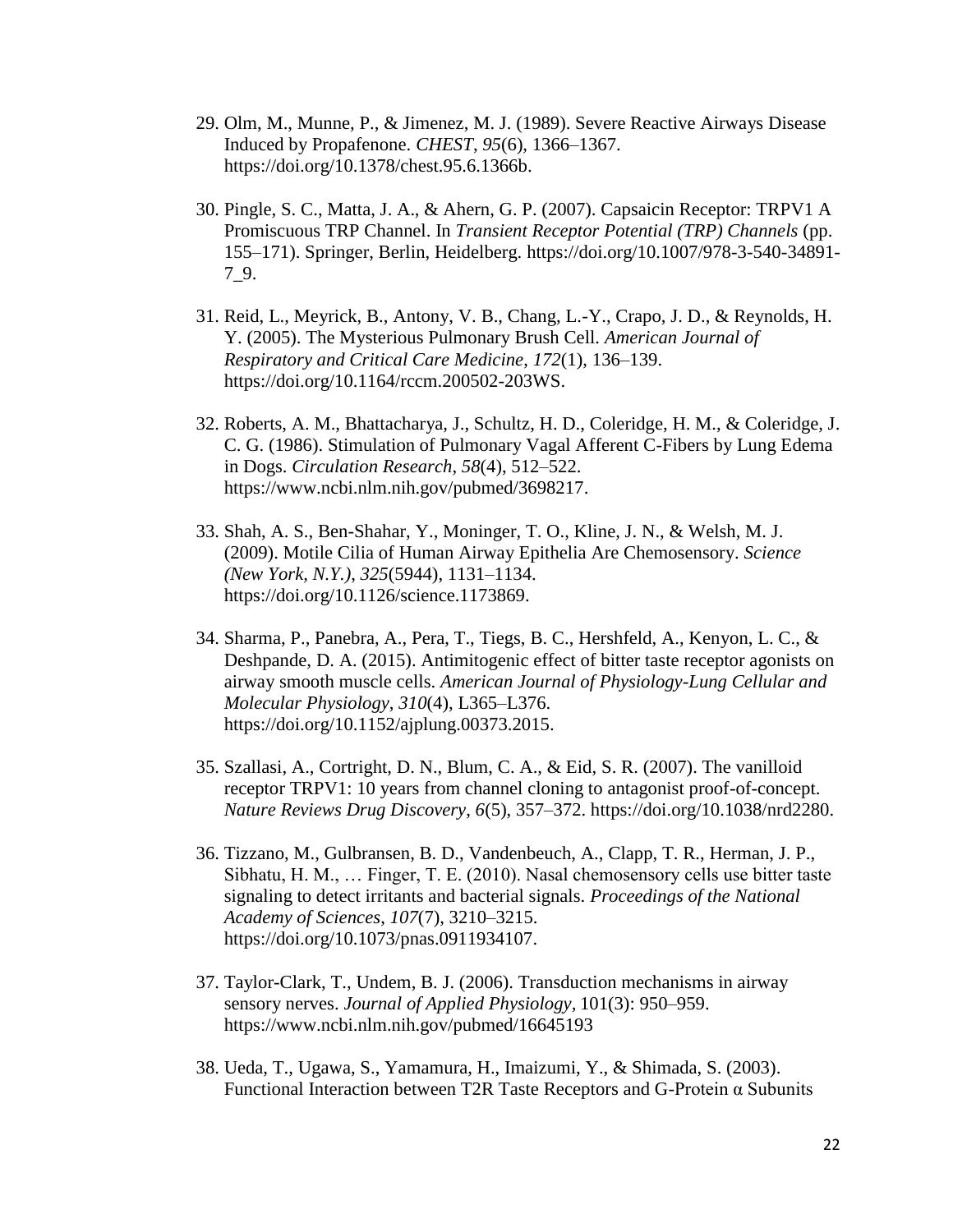Expressed in Taste Receptor Cells. *Journal of Neuroscience*, *23*(19), 7376–7380. https://www.ncbi.nlm.nih.gov/pubmed/12917372.

- 39. Vysotskaya, Z. V., Moss, C. R., & Gu, Q. (2014). Differential Regulation of ASICs and TRPV1 by Zinc in Rat Bronchopulmonary Sensory Neurons. *Lung*, *192*(6), 927–934. [https://doi.org/10.1007/s00408-014-9634-1.](https://doi.org/10.1007/s00408-014-9634-1)
- 40. Zervakis, J., Graham, B. G., & Schiffman, S. S. (2000). Taste effects of lingual application of cardiovascular medications. *Physiology & Behavior*, *68*(3), 405– 413. [https://doi.org/10.1016/S0031-9384\(99\)00208-5.](https://doi.org/10.1016/S0031-9384(99)00208-5)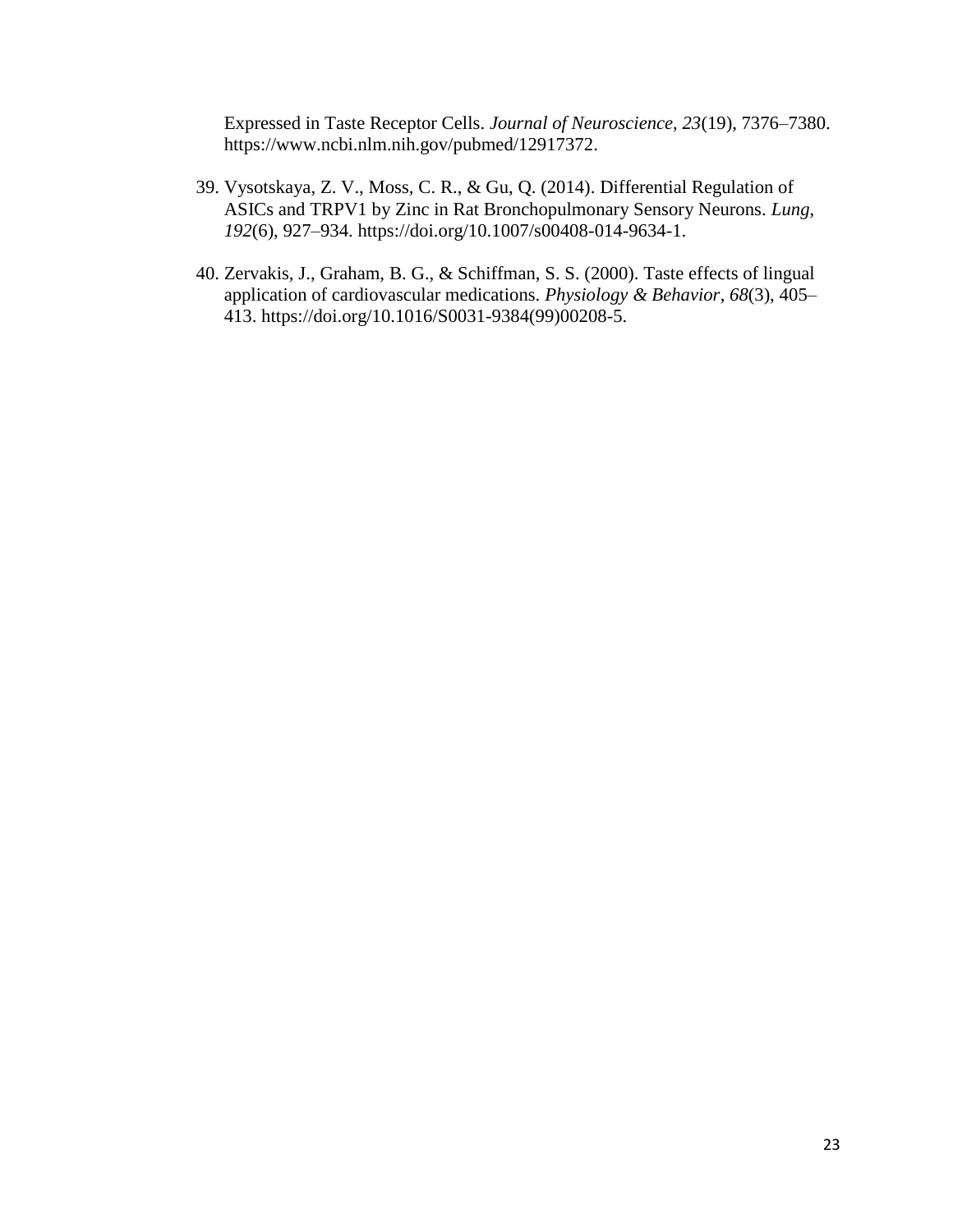APPENDIX

FIGURES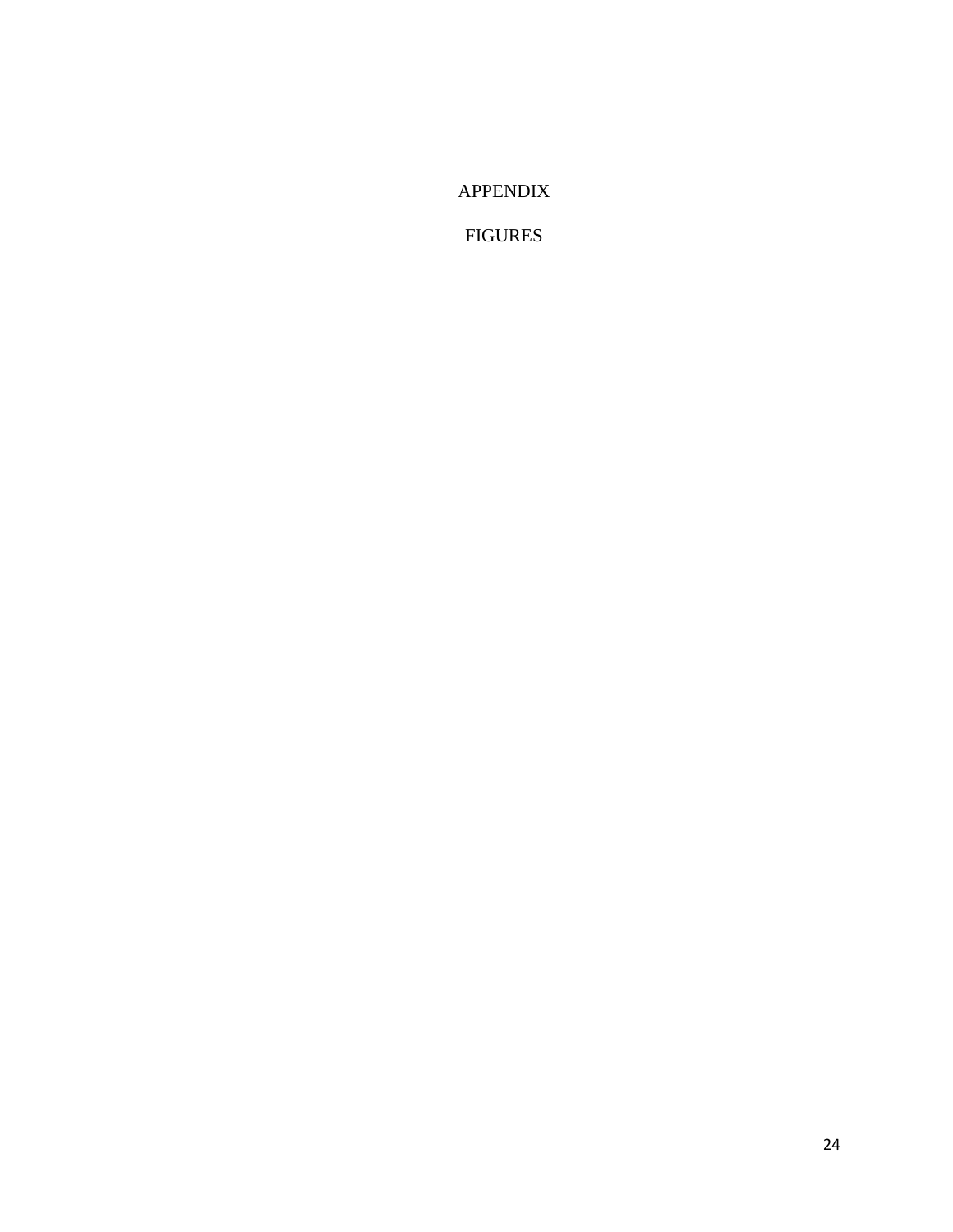

**Fig. 1. Pretreatment with T2Rs agonist chloroquine potentiates capsaicin-evoked currents in rat vagal bronchopulmonary sensory neurons.** (A) Inward currents evoked by capsaicin (Cap;  $0.3 \mu M$ , 4 s) at control and after 90-s pretreatment with increasing concentrations of chloroquine  $(1 \mu M)$  to  $1 \mu M$ ). (B) Group data showing that chloroquine concentration-dependently enhances capsaicin-evoked currents ( $n = 13$ ,  $P <$ 0.05). The order of applications of different concentrations of chloroquine was randomized in different neurons. \*Significantly different from the control response.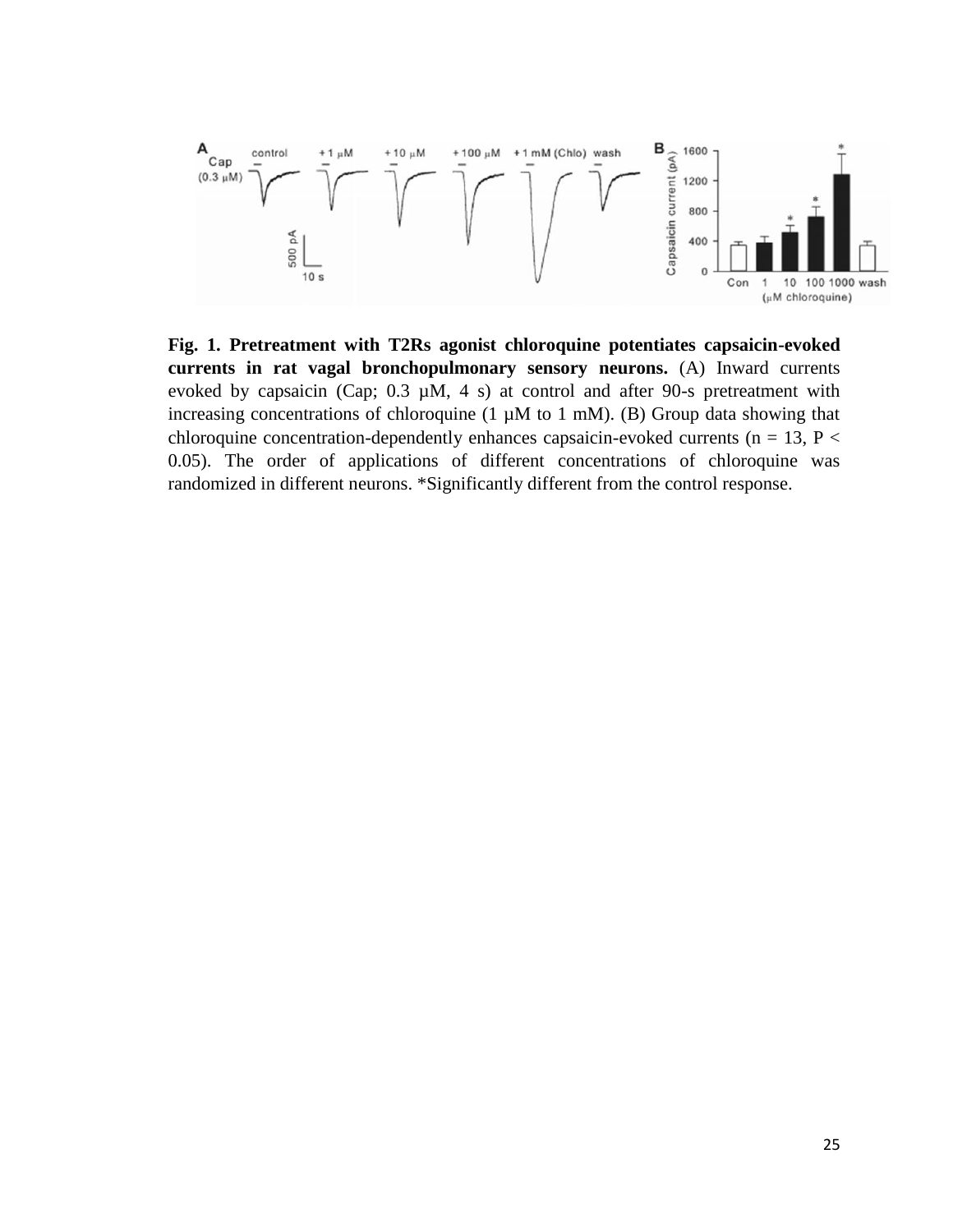

**Fig. 2. Pretreatment with chloroquine potentiates ZnCl2 -evoked TRPA1 currents.** (A) Inward currents evoked by ZnCl2 (30  $\mu$ M, 5 s) at control and after 90-s pretreatment with increasing concentrations of chloroquine (0.01−1 mM). (B) Group data showing that chloroquine concentration-dependently enhances ZnCl2 -evoked currents (n = 10−18, P < 0.05). \*Significantly different from the control response.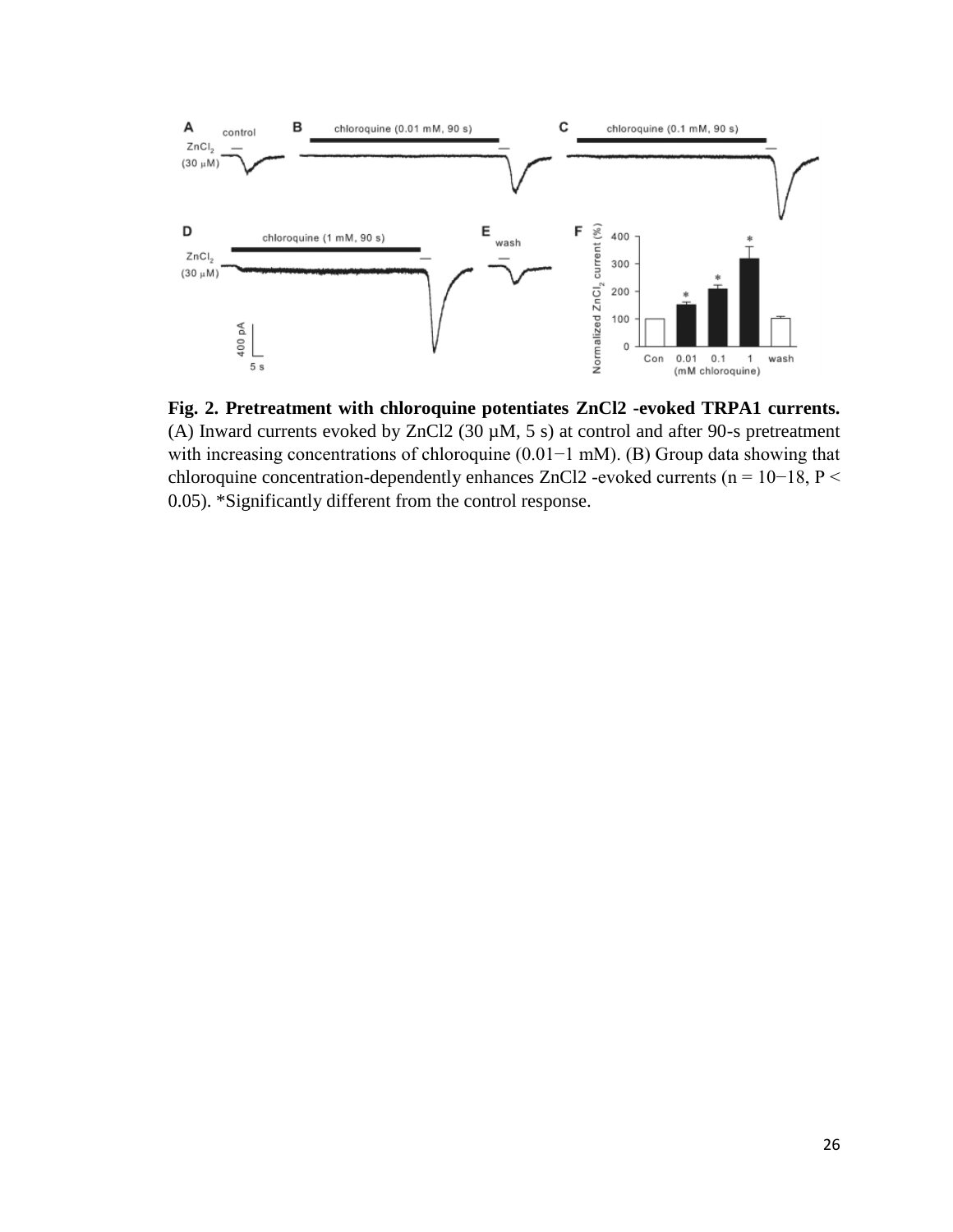

**Fig. 3. Pretreatment with chloroquine inhibits ATP-evoked P2X currents.** (A) Inward currents evoked by ATP  $(1 \mu M, 4 \text{ s})$  at control and after 90-s pretreatment with increasing concentrations of chloroquine (0.01−1 mM). (B) Group data showing the inhibition of ATP currents by chloroquine pretreatment (n =  $5-11$ , P < 0.05). \*Significantly different from the control response.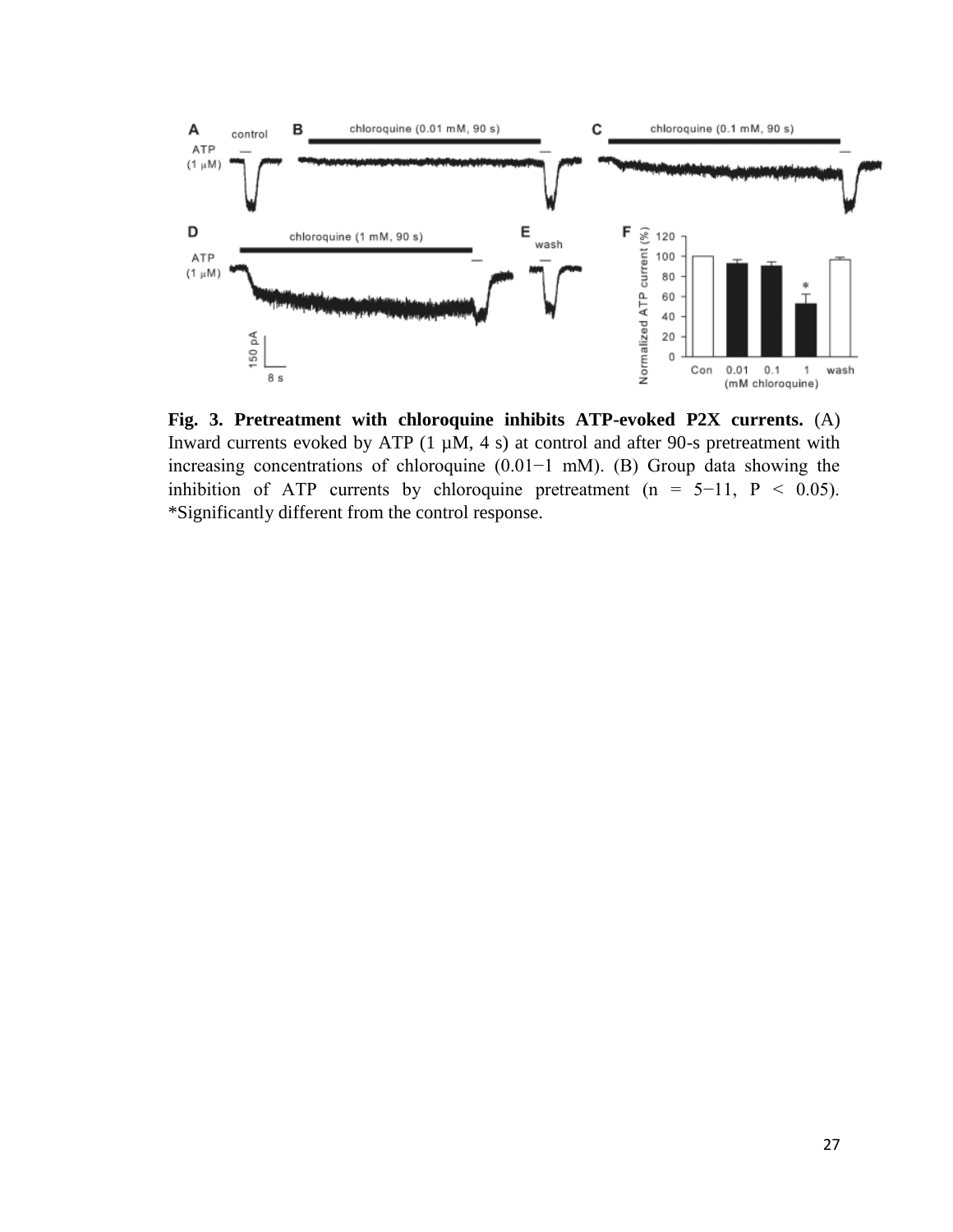

**Fig. 4. Pretreatment with chloroquine inhibits pH 6.5-evoked ASIC-like currents.** (A) Inward CONCLUSION currents evoked by pH 6.5 (4 s) at control and after 90-s pretreatment with increasing concentrations of chloroquine (0.01−1 mM). (B) Group data showing the inhibition of pH 6.5- evoked ASIC-like currents by chloroquine pretreatment (n = 15−18, P < 0.05). \*Significantly different from the control response.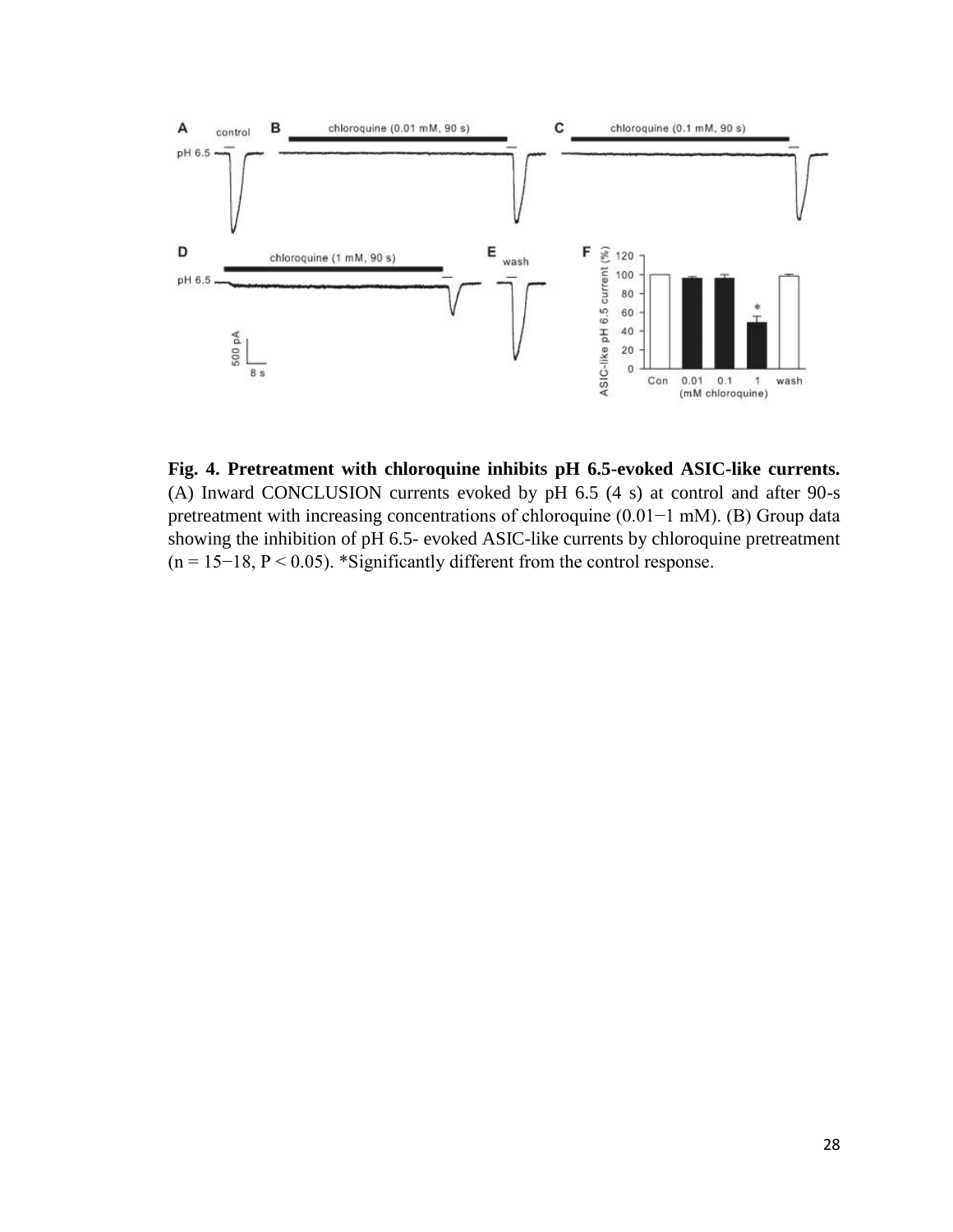

**Fig. 5. Pretreatment with chloroquine enhances pH 5.5-evoked TRPV1-like currents.** (A) Inward currents evoked by pH 5.5 (8 s) at control and after 90-s pretreatment with increasing concentrations of chloroquine (0.01−1 mM). (B) Group data showing the potentiation of pH 5.5- evoked TRPV1-like currents by chloroquine pretreatment ( $n = 6-16$ ,  $P < 0.05$ ). \*Significantly different from the control response.